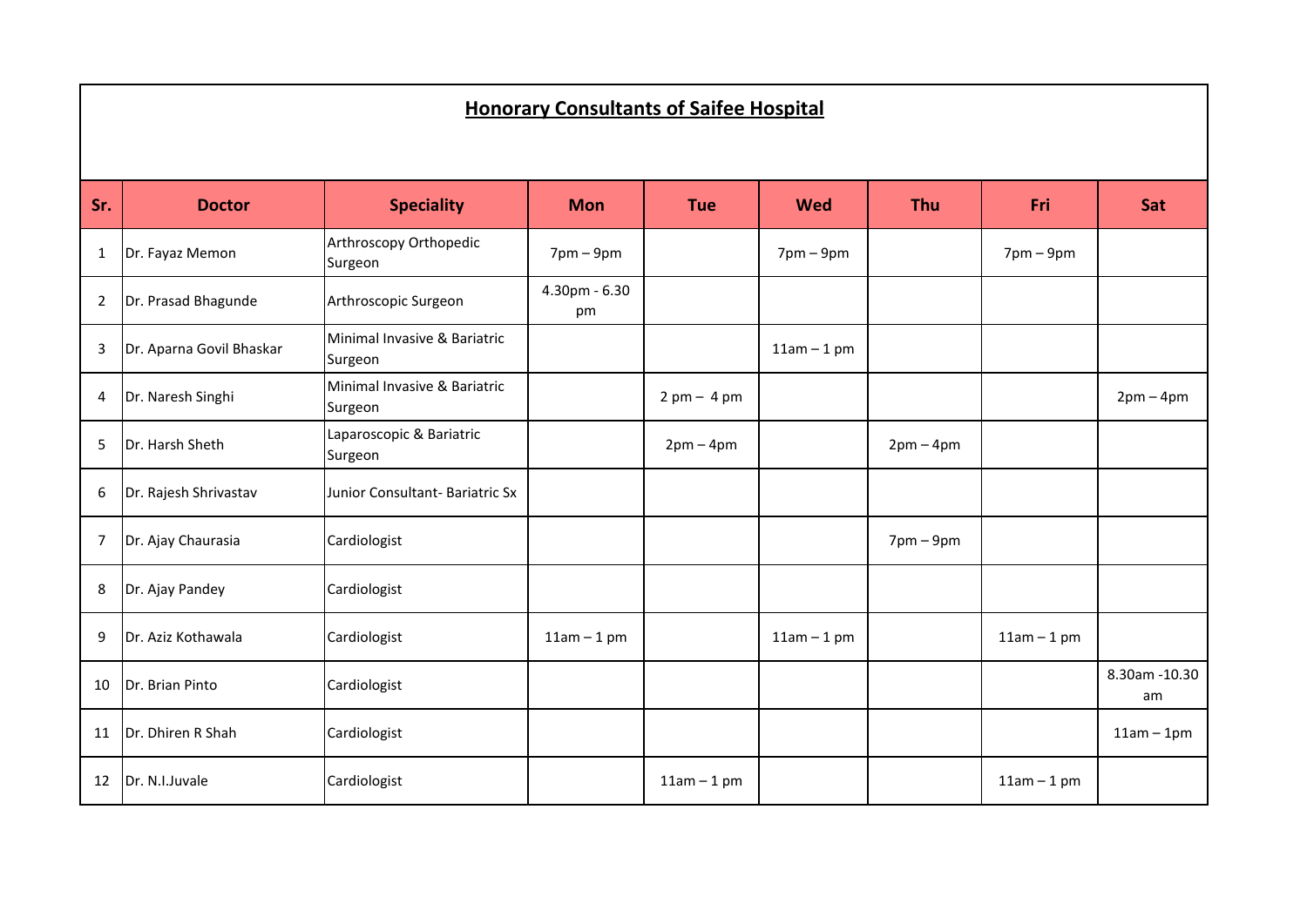| Sr. | <b>Doctor</b>            | <b>Speciality</b>                        | <b>Mon</b>           | <b>Tue</b>           | <b>Wed</b>           | <b>Thu</b>                    | <b>Fri</b>           | Sat       |
|-----|--------------------------|------------------------------------------|----------------------|----------------------|----------------------|-------------------------------|----------------------|-----------|
| 13  | Dr. Tilak Lall           | Cardiologist                             | 7pm -9pm             | $7pm-9pm$            | 7pm-9pm              | $7 \text{pm} - 9 \text{pm}$   | 7pm -9pm             |           |
| 14  | Dr. Vijay T Shah         | Cardiologist                             |                      |                      |                      |                               |                      | $2pm-4pm$ |
| 15  | Dr. Yunus Loya           | Cardiologist                             | $4.30pm -$<br>6.30pm |                      | $4.30pm -$<br>6.30pm | $11am - 1pm$                  | $4.30pm -$<br>6.30pm |           |
| 16  | Dr. Bharat Shivdasani    | Intervention al Cardiologist             |                      |                      |                      | $2 \text{ pm} - 4 \text{ pm}$ |                      |           |
| 17  | Dr. Ruchit Shah          | Intervention al Cardiologist             | 6pm - 8pm            |                      | 6pm - 8pm            |                               | 6pm - 8pm            |           |
| 18  | Dr. Ankur Phatarpekar    | Intervention al Cardiologist             |                      |                      |                      |                               |                      |           |
| 19  | Dr. Kaushal Chhatrapati  | Intervention al Cardiologist             |                      |                      |                      | $2pm-4pm$                     |                      |           |
| 20  | Dr. Abhijit Ahuja        | Interventional Pulmonologist             | $11am - 1pm$         |                      |                      | $11am - 1pm$                  |                      |           |
| 21  | Dr. Jathin Rai           | Interventional Radiologist               |                      |                      |                      |                               |                      | 7pm-9pm   |
| 22  | Dr. Bhavesh Popat        | Vascular & Interventional<br>Radiologist |                      | 8.30am - 10.30<br>am |                      | 8.30am - 10.30<br>am          |                      |           |
| 23  | Dr. Aliasgar Behrainwala | Cardiovascular & Thoracic Surg           |                      |                      |                      |                               | $2pm - 4pm$          |           |
| 24  | Dr. Amit Karad           | Cardiovascular & Thoracic Surg           |                      | $7pm-9pm$            |                      | $7$ pm – $9$ pm               |                      |           |
| 25  | Dr. Bashisth Mishra      | Cardiovascular & Thoracic Surg           |                      | $7pm-9pm$            |                      | $7 \text{pm} - 9 \text{pm}$   |                      |           |
| 26  | Dr. Bipeenchandra Bhamre | Cardiovascular & Thoracic Surg           |                      | $7pm-9pm$            |                      |                               |                      |           |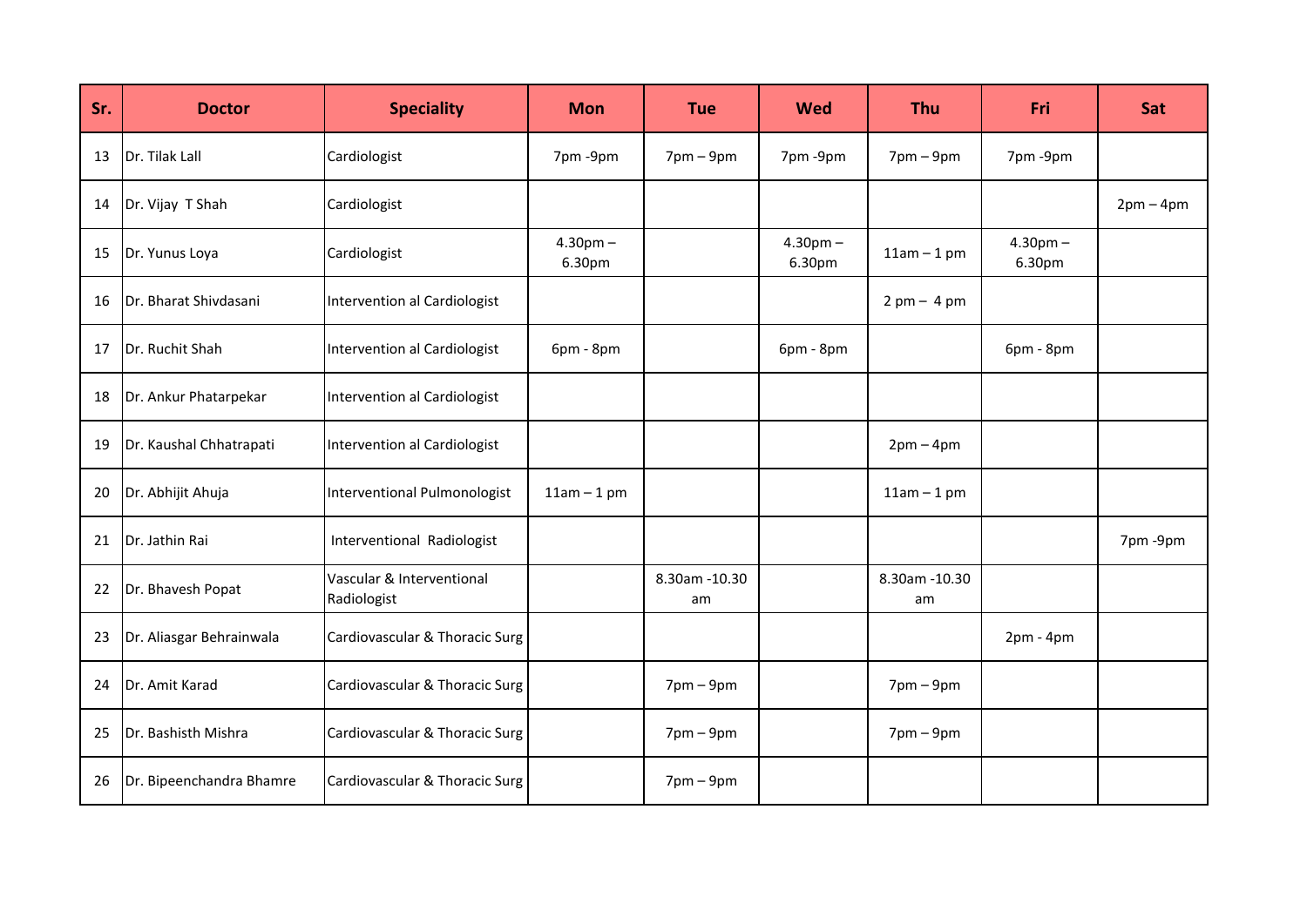| Sr. | <b>Doctor</b>         | <b>Speciality</b>              | <b>Mon</b>      | <b>Tue</b>          | <b>Wed</b>           | <b>Thu</b>           | Fri             | Sat |
|-----|-----------------------|--------------------------------|-----------------|---------------------|----------------------|----------------------|-----------------|-----|
| 27  | Dr. Suhas Parikh      | Cardiovascular & Thoracic Surg |                 |                     | 8.30am - 10.30<br>am |                      |                 |     |
| 28  | Dr. Ashok Mahashur    | Chest Physician                |                 |                     |                      | $8.30$ am $-1$ pm    |                 |     |
| 29  | Dr. Kalpesh Vaishnav  | Chest Physician                | $7$ pm – $9$ pm |                     | $7$ pm $-9$ pm       |                      | $7$ pm – $9$ pm |     |
| 30  | Dr. Mehul Shah        | Chest Physician                |                 | 8.30am -<br>10.30am |                      |                      |                 |     |
| 31  | Dr. Shailesh Jain     | Chest Physician                |                 | 8.30am -<br>10.30am |                      |                      |                 |     |
| 32  | Dr. Sushil Jain       | Chest Physician                | $2pm - 4pm$     |                     |                      | $2pm - 4pm$          |                 |     |
| 33  | Dr. Vidya Doshi       | Chest Physician                |                 |                     | $11am - 1pm$         |                      | $11am - 1pm$    |     |
| 34  | Dr. Jeenam Shah       | Pulmonologist                  |                 |                     |                      | 8.30am - 10.30<br>am |                 |     |
| 35  | Dr. Sanket Jain       | Pulmonologist                  |                 |                     |                      |                      |                 |     |
| 36  | Dr. Siddika Panjwani  | <b>Clinical Psychologist</b>   | $2pm - 4pm$     |                     |                      |                      |                 |     |
| 37  | Dr. Abbasali Rangwala | Dental Surgeon                 |                 |                     |                      |                      |                 |     |
| 38  | Dr. D R Sahani        | Dental Surgeon                 |                 |                     |                      |                      |                 |     |
| 39  | Dr. Fatima Bapai      | Dental Surgeon                 |                 |                     |                      |                      |                 |     |
| 40  | Dr. Benazeer Khan     | Junior Dental Surgeon          |                 |                     |                      |                      |                 |     |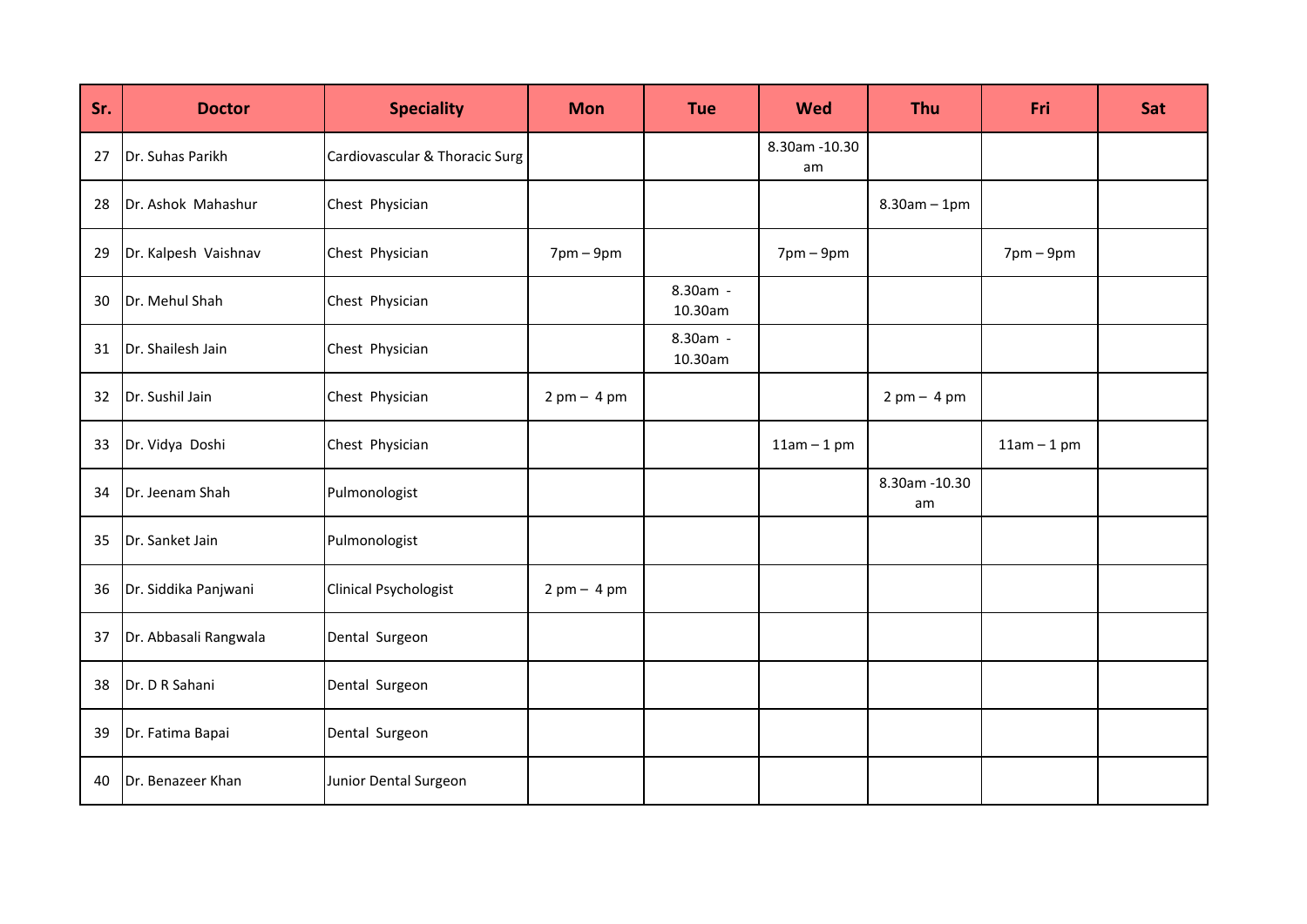| Sr. | <b>Doctor</b>           | <b>Speciality</b>           | <b>Mon</b>   | <b>Tue</b>   | <b>Wed</b>   | <b>Thu</b>   | Fri          | Sat          |
|-----|-------------------------|-----------------------------|--------------|--------------|--------------|--------------|--------------|--------------|
| 41  | Dr. Huzaifa Ezzy        | Prosthodontist              | 9am - 2.30pm | 9am - 2.30pm | 9am - 2.30pm | 9am - 2.30pm | 9am - 2.30pm | 9am - 2.30pm |
| 42  | Dr. Ibrahim Khargonwala | Dental Surgeon              |              |              |              |              |              |              |
| 43  | Dr. Manali Mathuria     | Dental Surgeon              |              |              |              |              |              |              |
| 44  | Dr. Murtuza Chhatriwala | Dental Surgeon              |              |              |              |              |              |              |
| 45  | Dr. Sayed Abrar         | Dental Surgeon              |              |              |              |              |              |              |
| 46  | Dr. Simone A Currim     | Dental Surgeon              |              |              |              |              |              |              |
| 47  | Dr. Shabbir Virpurwala  | Dental Surgeon              |              |              |              |              |              |              |
| 48  | Dr. Soma Modi           | Pedodontist                 |              |              |              |              |              |              |
| 49  | Dr. Tasneem Dalal       | Dental Surgeon              |              |              |              |              |              |              |
| 50  | Dr. Tasneem Rajkotwala  | Dental Surgeon              |              |              |              |              |              |              |
| 51  | Dr. Chirag Desai        | Oral Maxilla Facial Surgeon |              |              |              |              |              |              |
| 52  | Dr. Gautam Laud         | Oral Maxilla Facial Surgeon |              |              |              |              |              |              |
| 53  | Dr. Taher Mistry        | Oral Maxilla Facial Surgeon |              |              |              |              | $11am - 1pm$ |              |
| 54  | Dr. Yazad Gandhi        | Oral Maxilla Facial Surgeon |              |              |              |              |              |              |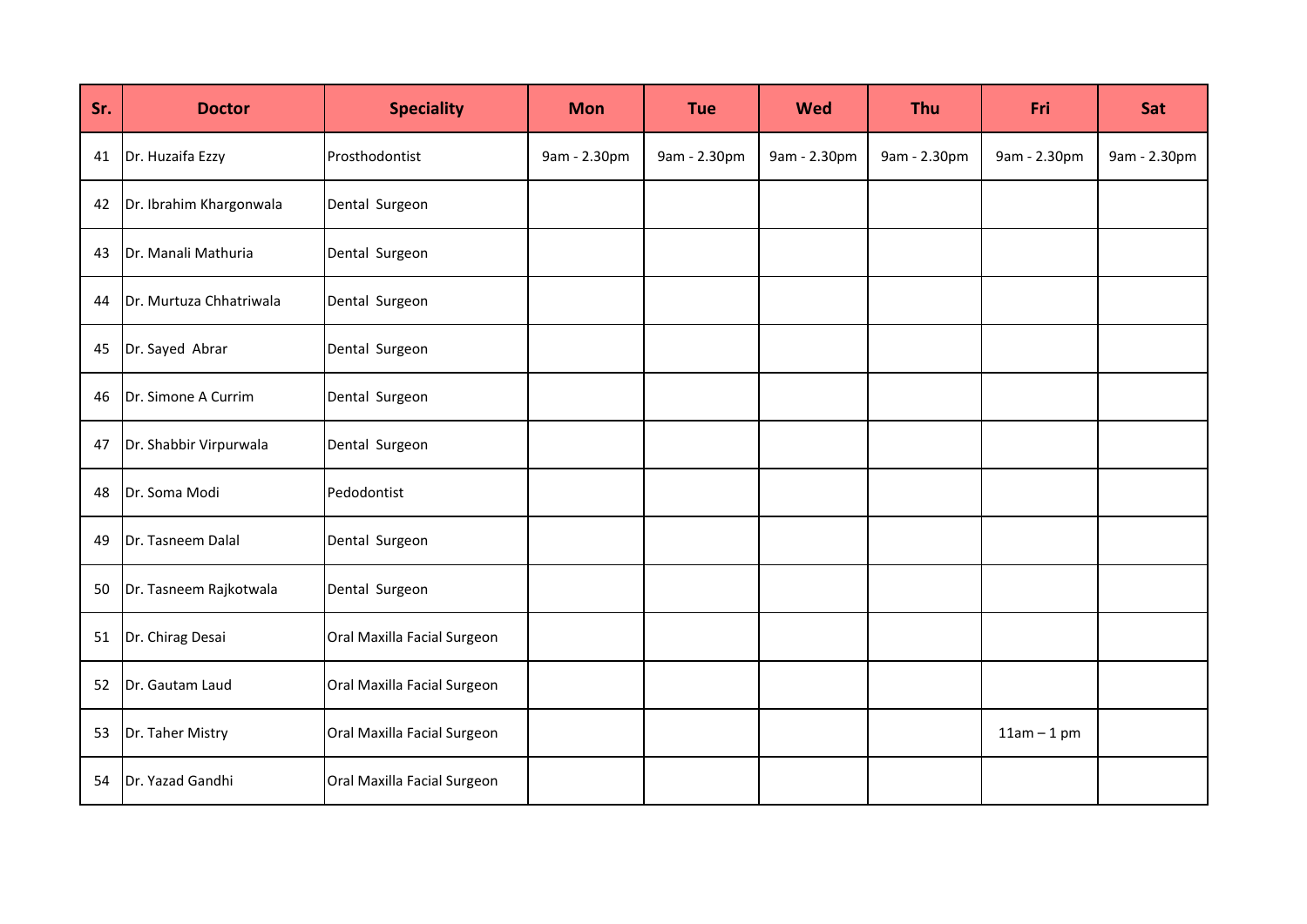| Sr. | <b>Doctor</b>         | <b>Speciality</b>           | <b>Mon</b>           | <b>Tue</b>              | <b>Wed</b>          | <b>Thu</b>                  | <b>Fri</b>           | Sat                 |
|-----|-----------------------|-----------------------------|----------------------|-------------------------|---------------------|-----------------------------|----------------------|---------------------|
| 55  | Dr. Yusuf Mistry      | Oral Maxilla Facial Surgeon |                      | 7pm - 9pm               |                     |                             |                      |                     |
| 56  | Dr. Diana Mehta Major | Pedodontist                 |                      |                         |                     |                             |                      |                     |
| 57  | Dr. Harsh Shah        | Pedodontist                 |                      |                         |                     |                             |                      |                     |
| 58  | Dr. Batul Patel       | Dermatologist               |                      |                         | 8.30am -<br>10.30am |                             | $11am - 1pm$         |                     |
| 59  | Dr. G M Rangwala      | Dermatologist               |                      |                         |                     |                             | 8.30am - 10.30<br>am |                     |
| 60  | Dr. Gulrez Tyebkhan   | Dermatologist               | 9am - 11am           |                         | 9am - 11am          |                             |                      |                     |
| 61  | Dr. Hasmukh J. Shroff | Dermatologist               | $11am - 1pm$         |                         | $11am - 1pm$        |                             | $11am - 1pm$         |                     |
| 62  | Dr. Pravin Banodkar   | Dermatologist               | 4.30pm - 6.30<br>pm  | 10am - 12pm             | 4.30pm - 6.30<br>pm | 10am - 12pm                 | 4.30pm - 6.30<br>pm  |                     |
| 63  | Dr. Sakina Rangwala   | Dermatologist               |                      |                         |                     |                             |                      | $2pm-4pm$           |
| 64  | Dr. Shehnaz Arsiwala  | Dermatologist & Cosmetic    | 8.30am - 10.30<br>am | 8.30am - 10.30<br>am    | 8.30am -10.30<br>am | 8.30am - 10.30<br>am        | 8.30am - 10.30<br>am | 8.30am -10.30<br>am |
| 65  | Dr. Sunil Maniar      | Dermatologist               | $7$ pm – $9$ pm      | $7pm-9pm$               | $7$ pm – $9$ pm     |                             | $7$ pm – $9$ pm      |                     |
| 66  | Dr. Ashim Desai       | E.N.T. Surgeon              |                      | $4.30$ pm $-6.30$<br>pm |                     | $4.30$ pm $-6.30$<br>pm     |                      |                     |
| 67  | Dr. D.M.Borkar        | E.N.T. Surgeon              |                      |                         |                     |                             |                      |                     |
| 68  | Dr. Jafferhusein Sura | E.N.T. Surgeon              |                      | $7$ pm $-9$ pm          |                     | $7 \text{pm} - 9 \text{pm}$ |                      | $11am - 1pm$        |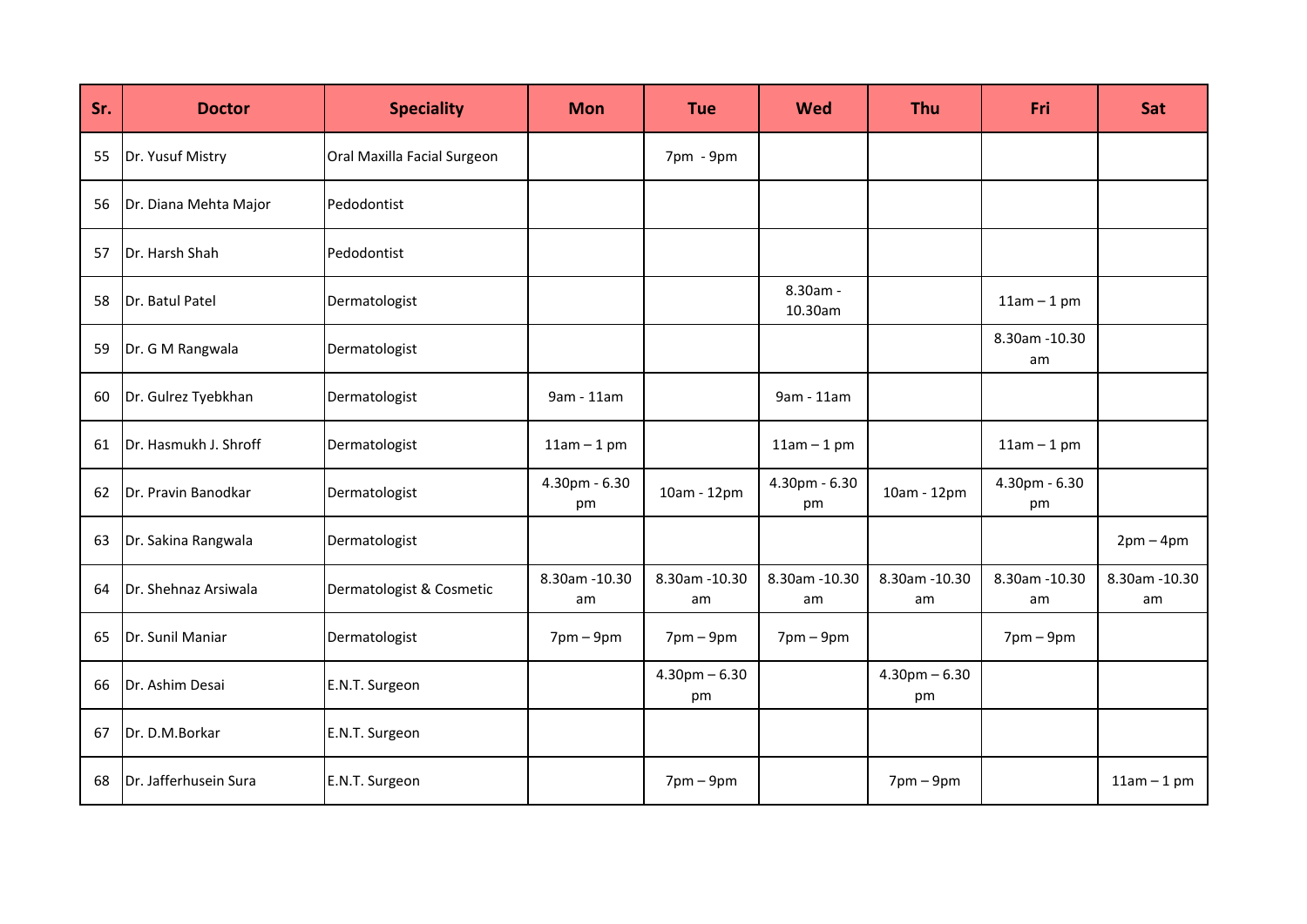| Sr. | <b>Doctor</b>            | <b>Speciality</b>                   | <b>Mon</b>           | <b>Tue</b>                    | <b>Wed</b>                    | <b>Thu</b>                    | <b>Fri</b>              | Sat                     |
|-----|--------------------------|-------------------------------------|----------------------|-------------------------------|-------------------------------|-------------------------------|-------------------------|-------------------------|
| 69  | Dr. K.K.Ezzy (Valiullah) | E.N.T. Surgeon                      | $2pm - 4pm$          | $2 \text{ pm} - 4 \text{ pm}$ | $2pm - 4pm$                   | $2 \text{ pm} - 4 \text{ pm}$ | $2pm - 4pm$             |                         |
| 70  | Dr. Krishna Vora         | E.N.T. Surgeon                      | 8.30am - 10.30<br>am |                               |                               |                               |                         |                         |
| 71  | Dr. Mitul Chaitan Bhatt  | E.N.T. Surgeon                      |                      | $4.30$ pm $-6.30$<br>pm       |                               | $4.30$ pm $-6.30$<br>pm       |                         |                         |
| 72  | Dr. Pilloo Hakim         | E.N.T. Surgeon                      |                      |                               |                               | $2pm - 4pm$                   |                         |                         |
| 73  | Dr. Sajid Shaikh         | E.N.T. Surgeon                      | $11am - 1pm$         |                               |                               | $11am - 1pm$                  |                         |                         |
| 74  | Dr. Sumeeta Chopra       | E.N.T. Surgeon                      | 4.30pm-6.30pm        |                               | 4.30pm -<br>6.30pm            |                               | 4.30pm - 6.30pm         |                         |
| 75  | Dr. Zeenat Sadikot       | E.N.T. Surgeon                      |                      | $11am - 1pm$                  |                               |                               | 8:30am -10:30<br>am     |                         |
| 76  | Dr. Maqsood Ali Khan     | E.N.T. Surgeon                      |                      |                               |                               |                               |                         |                         |
| 77  | Dr. Altamash Shaikh      | Endocrinologist                     | 7pm - 9pm            | $7pm-9pm$                     | $7$ pm – $9$ pm               | $7 \text{pm} - 9 \text{pm}$   | 7pm-9pm                 | $4.30$ pm $-6.30$<br>pm |
| 78  | Dr. Jugal Gada           | Endocrinologist &<br>Diabetologist  |                      |                               |                               |                               |                         |                         |
| 79  | Dr. Shehla Shaikh        | Endocrinologist                     | $4.30$ pm $-9$ pm    |                               | $4.30$ pm $-6.30$<br>pm       |                               | $4.30$ pm $-6.30$<br>pm | $8.30$ am - 1pm         |
| 80  | Dr. Chetan Kalal         | Gastroentrologist &<br>Hepatologist |                      | $11am - 1pm$                  |                               | $11am - 1pm$                  |                         |                         |
| 81  | Dr. Hardik Shah          | Gastroentrologist                   |                      |                               | $2 \text{ pm} - 4 \text{ pm}$ |                               | $4.30$ pm $-6.30$<br>pm |                         |
| 82  | Dr. Harshad Joshi        | Gastroentrologist                   | $11am - 1pm$         |                               |                               |                               | $11am - 1pm$            |                         |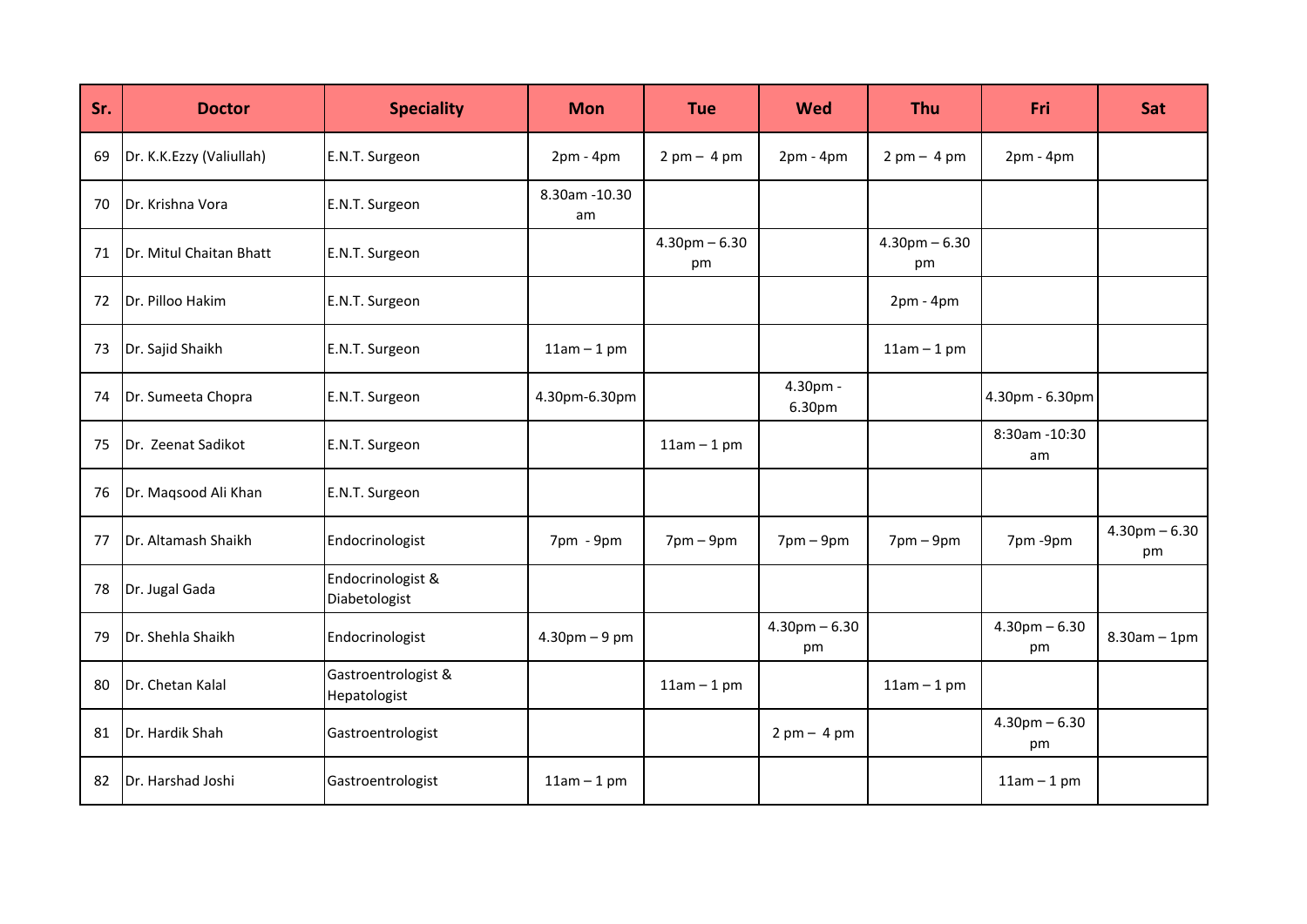| Sr. | <b>Doctor</b>        | <b>Speciality</b>     | <b>Mon</b>      | <b>Tue</b>              | <b>Wed</b>           | <b>Thu</b>              | Fri                     | Sat                     |
|-----|----------------------|-----------------------|-----------------|-------------------------|----------------------|-------------------------|-------------------------|-------------------------|
| 83  | Dr. Prasanna Shah    | Gastroentrologist     |                 | $7$ pm $-9$ pm          |                      |                         |                         |                         |
| 84  | Dr. Qais Contractor  | Gastroentrologist     |                 | $4.30$ pm $-6.30$<br>pm |                      | $4.30$ pm $-6.30$<br>pm |                         | $4.30$ pm $-6.30$<br>pm |
| 85  | Dr. Saifee Plumber   | Gastroentrologist     | $2pm - 4pm$     | $2pm - 4pm$             | $2pm - 4pm$          | $2pm - 4pm$             | $2pm - 4pm$             |                         |
| 86  | Dr. Samit Jain       | Gastroentrologist     |                 |                         |                      |                         |                         |                         |
| 87  | Dr. Sunil Shah       | Gastroentrologist     |                 |                         |                      |                         |                         | $2pm-4pm$               |
| 88  | Dr. Tariq Patel      | Gastroentrologist     | $7$ pm – $9$ pm | $7$ pm – $9$ pm         | $7$ pm – $9$ pm      | $7$ pm – $9$ pm         | $7pm-9pm$               |                         |
| 89  | Dr. Tehsin Petiwala  | Gastroentrologist     |                 |                         |                      |                         |                         |                         |
| 90  | Dr. Nilesh Doctor    | G I Surgeon           |                 | $4.30$ pm $-6.30$<br>pm |                      |                         |                         |                         |
| 91  | Dr. Rajeev Singh     | Diabetic Foot Surgeon | $2pm - 4pm$     |                         |                      | $2pm - 4pm$             |                         |                         |
| 92  | Dr. A K Gvalani      | Gen. Surgeon          |                 |                         | 4.30pm - 6.30<br>pm  |                         | $4.30$ pm $-6.30$<br>pm |                         |
| 93  | Dr. Abbas Kanchwala  | Gen. Surgeon          |                 |                         |                      |                         | $11am - 1pm$            |                         |
| 94  | Dr. Almas Khan       | Gen. Surgeon          |                 |                         | $2pm - 4pm$          |                         |                         |                         |
| 95  | Dr. Asif Gazi        | Gen. Surgeon          |                 | $7$ pm – $9$ pm         |                      | $7$ pm – $9$ pm         |                         | $11am - 1pm$            |
| 96  | Dr. Bakhtawar Dastur | Gen. Surgeon          |                 |                         | 8.30am - 10.30<br>am |                         |                         |                         |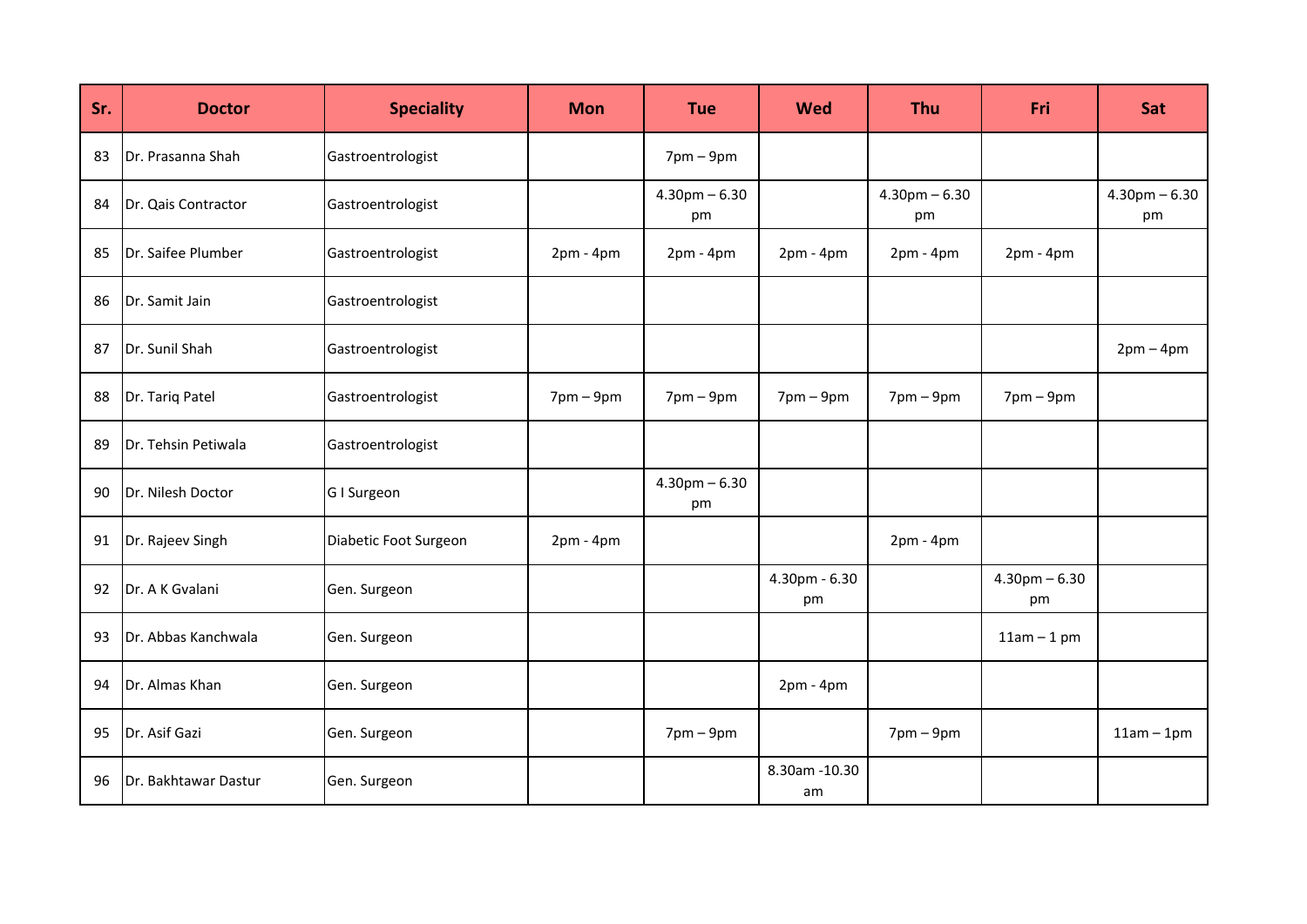| Sr. | <b>Doctor</b>            | <b>Speciality</b> | <b>Mon</b>              | <b>Tue</b>                    | <b>Wed</b>                    | Thu                           | Fri                           | Sat |
|-----|--------------------------|-------------------|-------------------------|-------------------------------|-------------------------------|-------------------------------|-------------------------------|-----|
| 97  | Dr. Ejaj Thakur          | Gen. Surgeon      | 8.30am - 10.30<br>am    |                               | 8.30am -10.30<br>am           |                               | 8.30am - 10.30<br>am          |     |
| 98  | Dr. Hakim Barot          | Gen. Surgeon      | 4.30pm - 6.30<br>pm     | $4.30$ pm $-6.30$<br>pm       | 4.30pm - 6.30<br>pm           | $4.30$ pm $-6.30$<br>pm       | $4.30$ pm $-6.30$<br>pm       |     |
| 99  | Dr Haider Rangwalla      | Gen. Surgeon      |                         | $11am - 1pm$                  |                               | $11am - 1pm$                  |                               |     |
| 100 | Dr. Kiran Shah           | Gen. Surgeon      |                         |                               |                               | 8.30am - 10.30<br>am          |                               |     |
| 101 | Dr. M.K.Jadliwala        | Gen. Surgeon      | $11am - 1pm$            |                               | $11am - 1pm$                  |                               |                               |     |
| 102 | Dr. Mehdi Kazerouni      | Gen. Surgeon      | $4.30$ pm $-6.30$<br>pm |                               | $11am - 1pm$                  |                               |                               |     |
| 103 | Dr. Mussaddiq Parker     | Gen. Surgeon      | $2pm - 4pm$             | $2 \text{ pm} - 4 \text{ pm}$ | $2 \text{ pm} - 4 \text{ pm}$ | $2 \text{ pm} - 4 \text{ pm}$ | $2 \text{ pm} - 4 \text{ pm}$ |     |
| 104 | Dr. Natasha Vaz          | Gen. Surgeon      |                         | 8.30am - 10.30<br>am          |                               |                               |                               |     |
| 105 | Dr. Priyadarshi H Doctor | Gen. Surgeon      | $2pm - 4pm$             |                               |                               |                               |                               |     |
|     | 106   Dr . Rajan Powle   | Gen. Surgeon      |                         | $7$ pm – $9$ pm               |                               |                               | $7$ pm – $9$ pm               |     |
| 107 | Dr. Rajashri Kelkar      | Gen. Surgeon      |                         | $11am - 1pm$                  |                               |                               |                               |     |
| 108 | Dr. Saleh Dhansura       | Gen. Surgeon      | $11am - 1pm$            | $11am - 1pm$                  | $11am - 1pm$                  | 8.30am-10.30am                | $11am - 1pm$                  |     |
| 109 | Dr. Shirish Baghwat      | Gen. Surgeon      |                         |                               |                               |                               |                               |     |
| 110 | Dr. Sudhir Deshmukh      | Gen. Surgeon      |                         |                               |                               |                               | $11am - 1pm$                  |     |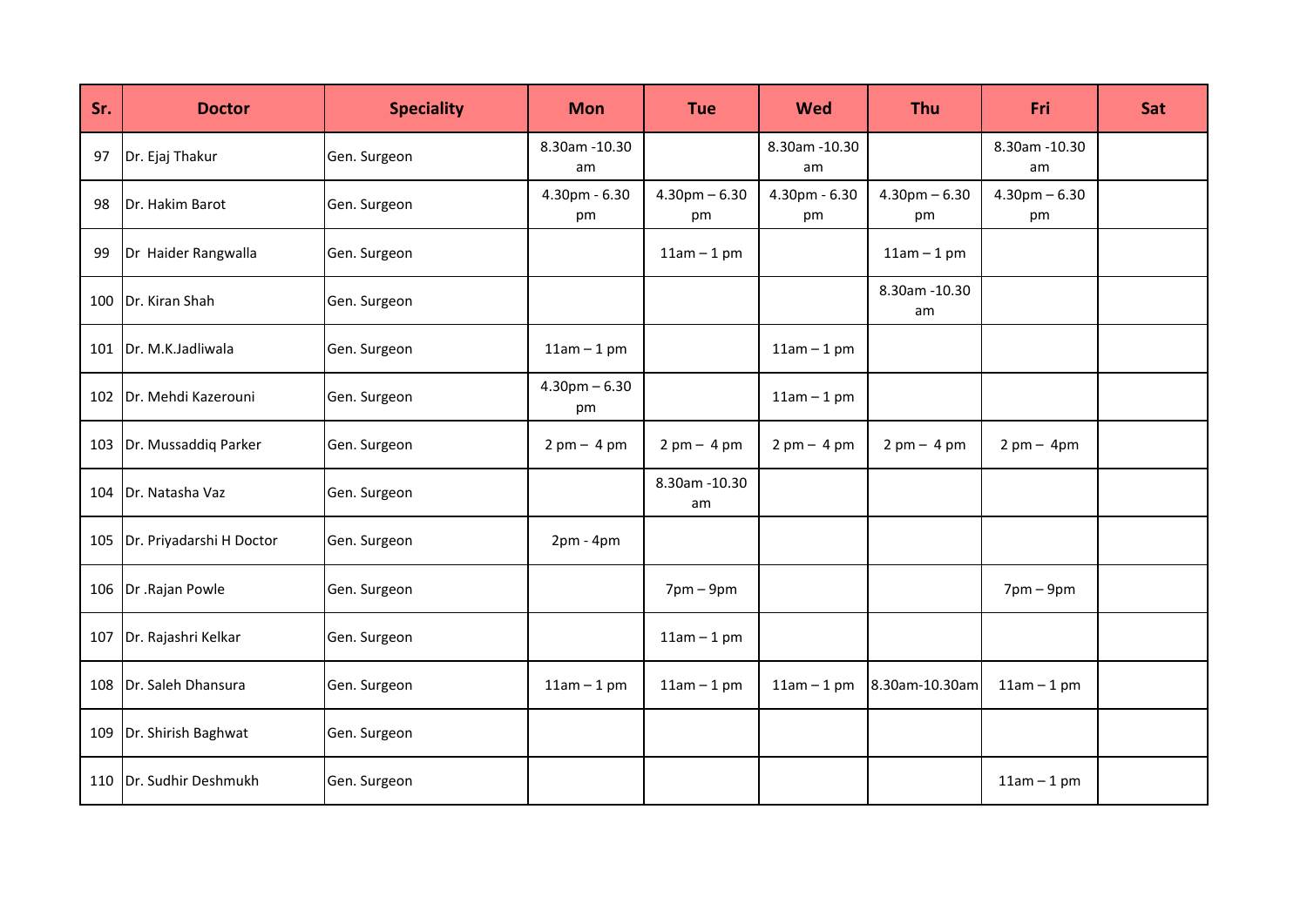| Sr. | <b>Doctor</b>           | <b>Speciality</b>                  | <b>Mon</b>              | <b>Tue</b>                    | <b>Wed</b>           | <b>Thu</b>              | Fri                     | Sat                     |
|-----|-------------------------|------------------------------------|-------------------------|-------------------------------|----------------------|-------------------------|-------------------------|-------------------------|
| 111 | Dr. Sohan Jain          | Gen. Surgeon                       |                         |                               |                      |                         |                         | 8.30am -<br>10.30am     |
| 112 | Dr. Suresh Agrawal      | Gen. Surgeon                       |                         |                               |                      |                         |                         | $2pm-4pm$               |
| 113 | Dr. Taher Abbas Mithi   | Gen. Surgeon                       | $2pm - 4pm$             | $2 \text{ pm} - 4 \text{ pm}$ | $2pm - 4pm$          | $2pm - 4pm$             | $2pm - 4pm$             |                         |
| 114 | Dr. Tasneem Contractor  | Gen. Surgeon                       | $11am - 1pm$            |                               |                      | $4.30$ pm $-6.30$<br>pm |                         |                         |
| 115 | Dr. Vikram Parikh       | Gen. Surgeon                       |                         |                               | $11am - 1pm$         |                         |                         |                         |
| 116 | Dr. Kamlesh Khandelwal  | Gen. Surgeon                       |                         |                               |                      |                         |                         |                         |
| 117 | Dr. Anand Modi          | Laproscopic Surgeon                |                         |                               | 7pm - 9pm            |                         |                         | $2pm-4pm$               |
| 118 | Dr. Dheeraj Mulchandani | Gen. & Laproscopic Surgeon         |                         | $4.30$ pm $-6.30$<br>pm       |                      |                         | $4.30$ pm $-6.30$<br>pm |                         |
| 119 | Dr. Kayomars Kapadia    | Laproscopic Surgeon                |                         | $7$ pm – $9$ pm               |                      | $7$ pm – $9$ pm         |                         |                         |
| 120 | Dr. Kumar N G Pawan     | Laproscopic Surgeon                |                         |                               | 8.30am - 10.30<br>am |                         |                         | $4.30$ pm $-6.30$<br>pm |
| 121 | Dr. Vivek Tilwani       | Laproscopic Surgeon                | 7pm - 9pm               |                               |                      |                         | 7pm-9pm                 |                         |
| 122 | Dr. Husain Gheewala     | General & Colo - Rectal<br>Surgeon |                         |                               | $11am - 1pm$         | $2pm - 4pm$             |                         |                         |
| 123 | Dr. Parvez Shaikh       | Colo - Rectal Surgeon              |                         | $4.30$ pm $-6.30$<br>pm       |                      |                         |                         |                         |
| 124 | Dr. Riti Shah           | Colo - Rectal Surgeon              | $8.30$ am - 10.30<br>am |                               |                      |                         |                         |                         |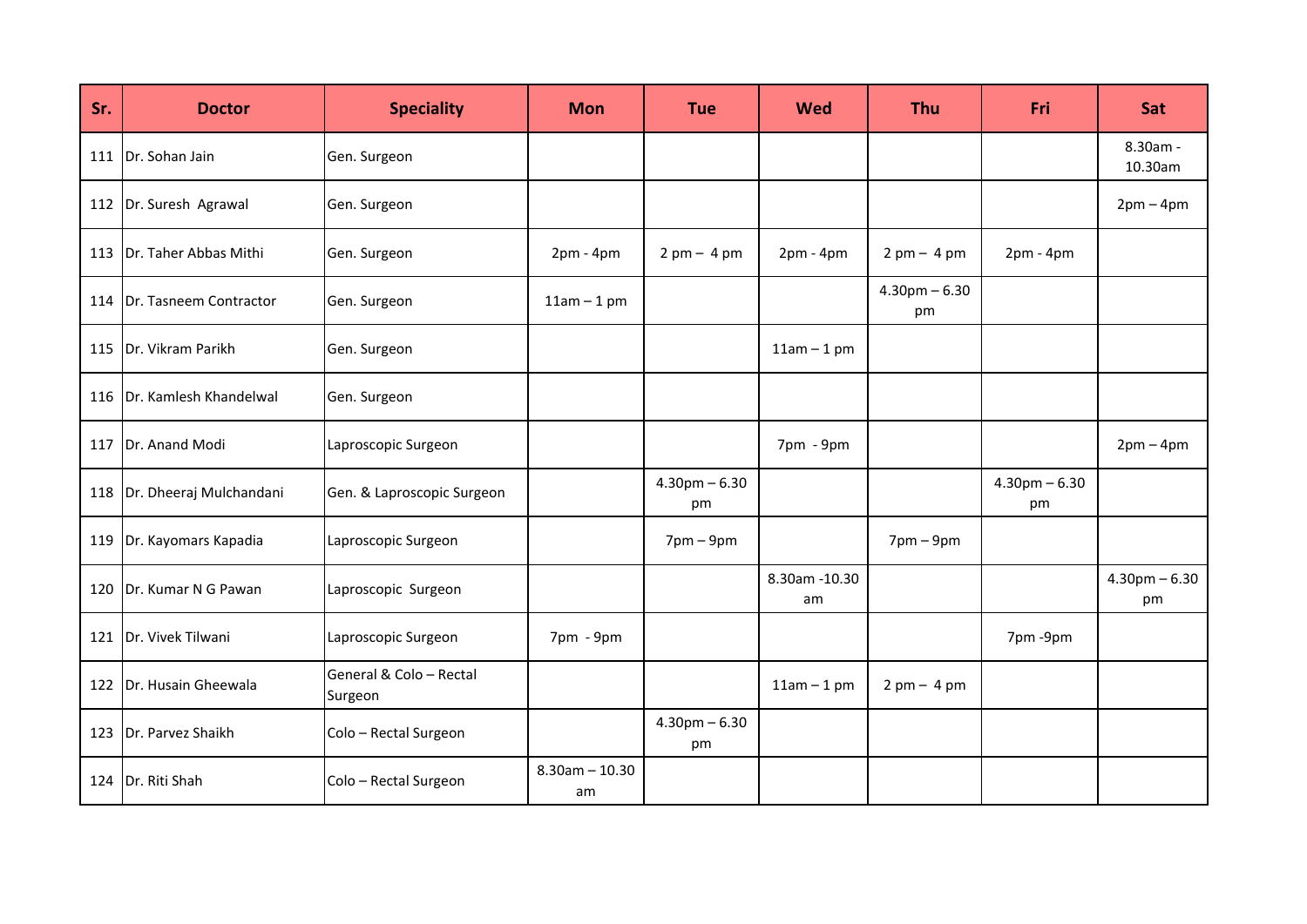| Sr. | <b>Doctor</b>            | <b>Speciality</b>                     | <b>Mon</b>     | <b>Tue</b>                    | <b>Wed</b>                    | <b>Thu</b>                  | Fri                         | Sat     |
|-----|--------------------------|---------------------------------------|----------------|-------------------------------|-------------------------------|-----------------------------|-----------------------------|---------|
| 125 | Dr. Taher Shaikh         | Hepato Pancreatico Biliary<br>Surgeon | $2pm-4pm$      |                               | $2pm - 4pm$                   |                             |                             |         |
|     | 126 Dr. Amit Chakraborty | Head & Neck Onco Surgeon              |                |                               |                               |                             |                             |         |
| 127 | Dr. Snehal Shah          | Head & Neck Onco Surgeon              |                |                               |                               |                             |                             |         |
| 128 | Dr. Vidita Powle Danait  | <b>Head &amp; Neck Cancer</b>         |                |                               |                               |                             |                             | 7pm-9pm |
| 129 | Dr. Sunil Bichile        | Haematologist                         |                |                               | $4.30$ pm $-6.30$<br>pm       |                             |                             |         |
| 130 | Dr. Samir Shah           | Haematologist                         | $7$ pm $-9$ pm | $7pm-9pm$                     | $7 \text{pm} - 9 \text{pm}$   | $7 \text{pm} - 9 \text{pm}$ | 7pm-9pm                     |         |
| 131 | Dr. Kanishka Davda       | <b>Infectious Diseases</b>            |                | $4.30$ pm $-6.30$<br>pm       |                               | $4.30$ pm $-6.30$<br>pm     |                             |         |
| 132 | Dr. Ashit Shah           | Knee Surgeon                          |                |                               |                               |                             | $7 \text{pm} - 9 \text{pm}$ |         |
| 133 | Dr. Arun Doshi           | Nephrologist                          |                |                               |                               | $11am - 1pm$                |                             |         |
| 134 | Dr. Hemal Shah           | Nephrologist                          |                | $2 \text{ pm} - 4 \text{ pm}$ | $2 \text{ pm} - 4 \text{ pm}$ |                             | $2pm - 4pm$                 |         |
| 135 | Dr Mustafa Khokhawala    | Nephrologist                          |                | $2 \text{ pm} - 4 \text{ pm}$ |                               | $2pm - 4pm$                 |                             |         |
| 136 | Dr Rushi Deshpande       | Nephrologist                          | 4.30pm-6.30pm  |                               |                               |                             | $2pm - 4pm$                 |         |
| 137 | Dr. Vijay Kalathiya      | Nephrologist                          |                |                               |                               |                             |                             |         |
| 138 | Dr. Zaheer Virani        | Nephrologist                          |                | $2pm - 4pm$                   |                               |                             | 4.30pm - 6.30pm             |         |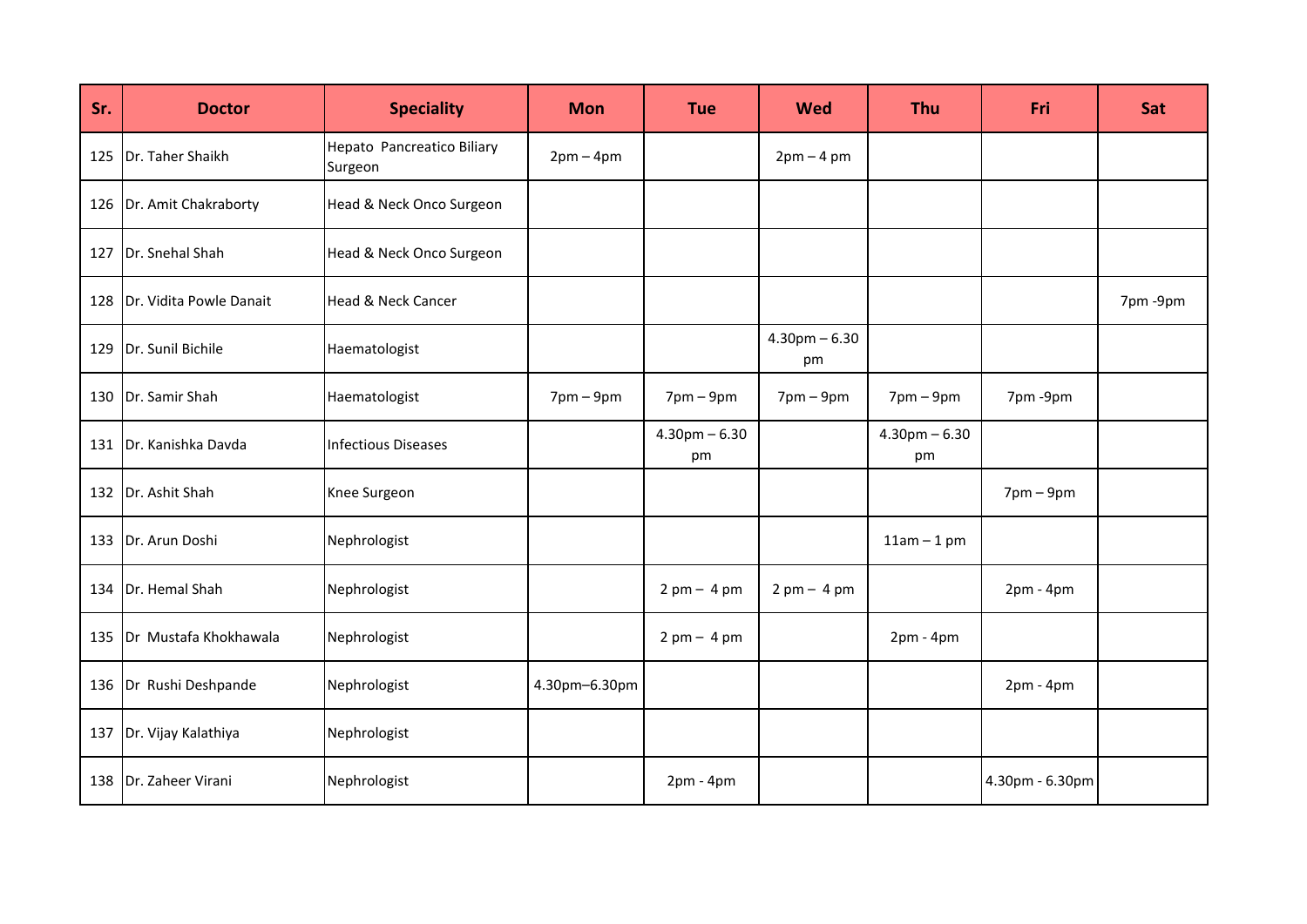| Sr. | <b>Doctor</b>                   | <b>Speciality</b>     | <b>Mon</b>              | <b>Tue</b>              | Wed                     | <b>Thu</b>           | Fri                     | Sat                      |
|-----|---------------------------------|-----------------------|-------------------------|-------------------------|-------------------------|----------------------|-------------------------|--------------------------|
| 139 | Dr. J A Lalkaka                 | Neurologist           | $2pm - 4pm$             |                         | $2pm - 4pm$             |                      | $2pm - 4pm$             |                          |
| 140 | Dr. Ashish Gosar                | Neurologist           |                         | $11am - 1pm$            |                         | $11am - 1pm$         |                         |                          |
| 141 | Dr. Daanish A. Chhapra          | Neurologist           | 4.30pm-6.30pm           |                         | 4.30pm-6.30p<br>m       |                      | 4.30pm-6.30pm           |                          |
| 142 | Dr. M.A.Khan                    | Neurologist           | $11am - 1pm$            |                         |                         |                      |                         |                          |
| 143 | Dr. Nirmal kumar Surya          | Neurologist           |                         |                         |                         |                      |                         |                          |
| 144 | Dr. Pradyumna Oak               | Neurologist           | $7$ pm – $9$ pm         | $7pm-9pm$               | $7$ pm – $9$ pm         | $7$ pm $-9$ pm       | $7$ pm – $9$ pm         | $7$ pm – $9$ pm          |
| 145 | Dr. Rahul Chakor                | Neurologist           |                         |                         |                         |                      |                         | 2pm - 4 pm<br>$4.30pm -$ |
| 146 | Dr. Syed Moeed Zafer Mohsin     | Neurologist           | $7$ pm $-9$ pm          | $7pm-9pm$               | $7$ pm $-9$ pm          | $7$ pm $-9$ pm       | $7$ pm $-9$ pm          | $11am - 1pm$             |
| 147 | Dr. Amit Mahore                 | Neuro Surgeon         |                         |                         |                         |                      |                         | $7$ pm – $9$ pm          |
| 148 | Dr. Anshu Warade                | Neuro Surgeon         |                         |                         |                         |                      |                         |                          |
| 149 | Dr. Chandranath Tiwari          | Neuro Surgeon         | $4.30$ pm $-6.30$<br>pm | $4.30$ pm $-6.30$<br>pm | $4.30$ pm $-6.30$<br>pm |                      | $4.30$ pm $-6.30$<br>pm |                          |
| 150 | Dr. Harshad Parekh              | Neuro & Spine Surgeon |                         |                         |                         | $2pm - 4pm$          |                         |                          |
| 151 | Dr. Muhammad Farooq<br>Lokhande | Neuro Surgeon         | $7$ pm – $9$ pm         | $7pm-9pm$               | $7$ pm – $9$ pm         | $7$ pm – $9$ pm      | $7$ pm – $9$ pm         |                          |
| 152 | Dr. Nootan Kumar Sharma         | Neuro Surgeon         | $4.30pm -$<br>6.30pm    | $4.30pm -$<br>6.30pm    | $4.30pm -$<br>6.30pm    | $4.30pm -$<br>6.30pm | $4.30pm -$<br>6.30pm    | $4.30pm -$<br>6.30pm     |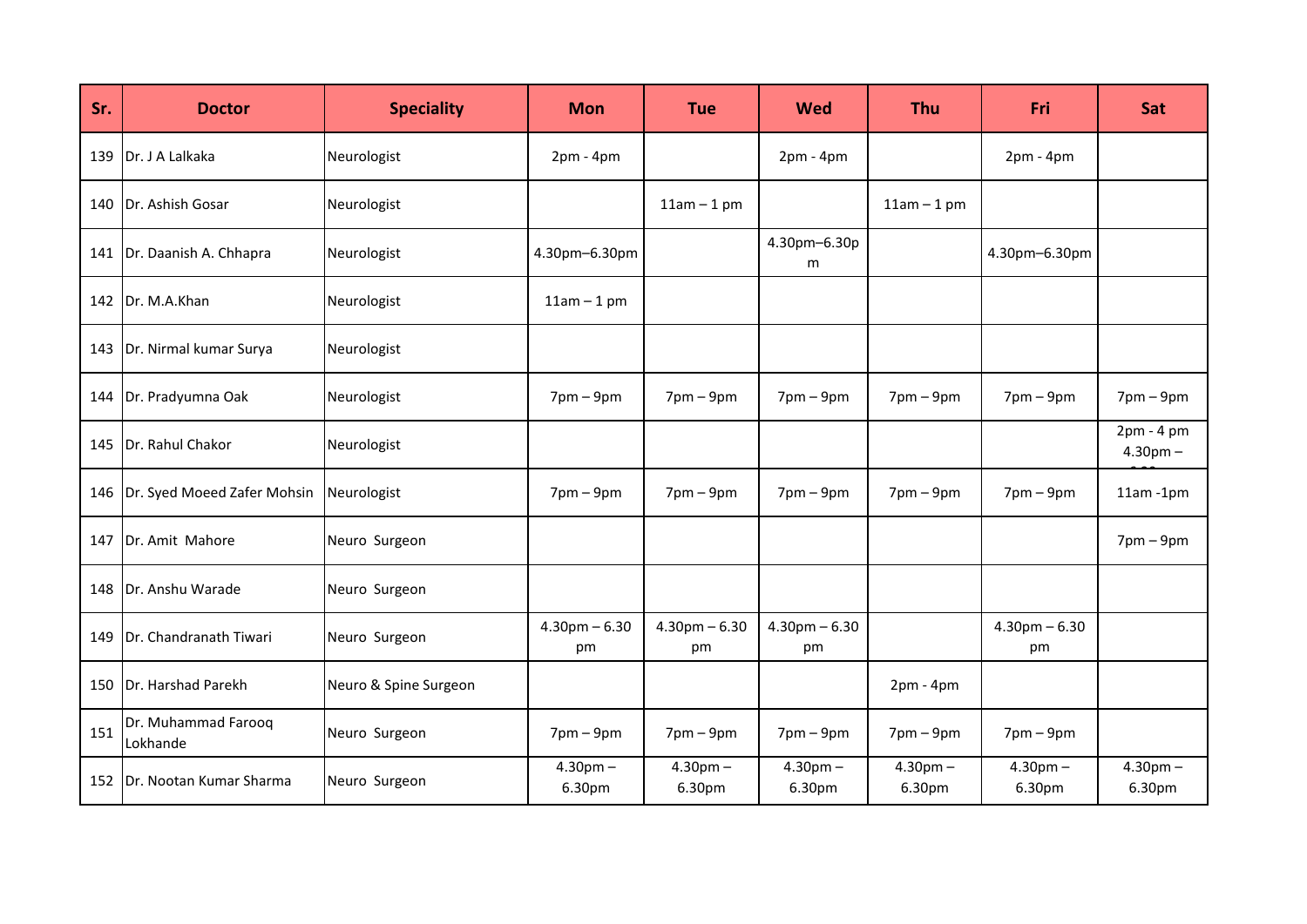| Sr. | <b>Doctor</b>              | <b>Speciality</b>             | <b>Mon</b>              | <b>Tue</b>                  | <b>Wed</b>              | <b>Thu</b>                  | Fri                     | Sat                 |
|-----|----------------------------|-------------------------------|-------------------------|-----------------------------|-------------------------|-----------------------------|-------------------------|---------------------|
| 153 | Dr. Suresh Sankhla         | Neuro Surgeon                 | $4.30$ pm $-6.30$<br>pm |                             | $4.30$ pm $-6.30$<br>pm |                             | $4.30$ pm $-6.30$<br>pm |                     |
| 154 | Dr. Zehra Husain Partapuri | Neuro Surgeon                 | $2pm - 4pm$             | $2pm - 4pm$                 | $2pm - 4pm$             | $2pm - 4pm$                 | $2pm - 4pm$             | $2pm - 4pm$         |
| 155 | Dr. Alifiya S Bapai        | Obst & Gynecologist           | $7$ pm – $9$ pm         | $7$ pm – $9$ pm             | $7$ pm – $9$ pm         | $7$ pm – $9$ pm             | 7pm-9pm                 | $11am - 1pm$        |
| 156 | Dr. Arefa Kothawala        | Obst & Gynecologist           | 8.30am - 10.30<br>am    |                             |                         | $2pm - 4pm$                 |                         |                     |
| 157 | Dr. Asha Dalal             | Obst & Gynecologist           |                         | $4.30$ pm $-6.30$<br>pm     |                         |                             |                         |                     |
|     | 158   Dr. Anahita Chauhan  | Obst & Gynecologist           | $4.30$ pm $-6.30$<br>pm |                             | $4.30$ pm $-6.30$<br>pm |                             | $4.30$ pm $-6.30$<br>pm |                     |
| 159 | Dr. Anis F Adam            | Obst & Gynecologist           |                         |                             |                         |                             | $11am - 1pm$            |                     |
| 160 | Dr. Bhumika Kotecha Mundhe | Obst & Gynecologist           |                         |                             |                         |                             | $11am - 1pm$            |                     |
| 161 | Dr. Bindu Mulekar          | Obst & Gynecologist           |                         | 8.30am - 10.30<br>am        |                         |                             |                         | 8.30am -10.30<br>am |
| 162 | Dr. Devki Potwar           | Obst & Gynecologist           |                         | $7 \text{pm} - 9 \text{pm}$ |                         | $7 \text{pm} - 9 \text{pm}$ |                         |                     |
| 163 | Dr. Dimpy Irani            | Obst & Gynecologist           | $11am - 1pm$            | $11am - 1pm$                | $11am - 1pm$            | $11am - 1pm$                | $11am - 1pm$            |                     |
| 164 | Dr. Hutokshi. Zaroliwalla  | Obst & Gynecologist           | $11am - 1pm$            |                             |                         | $11am - 1pm$                |                         |                     |
| 165 | Dr. Kaneez Fatema Shaikh   | Obst & Gynecologist           | $2pm - 4pm$             |                             |                         |                             |                         | $2pm - 4pm$         |
| 166 | Dr. Masooma Merchant       | Associate Obst & Gynecologist | $7$ pm $-9$ pm          |                             |                         | $7 \text{pm} - 9 \text{pm}$ | $7$ pm $-9$ pm          |                     |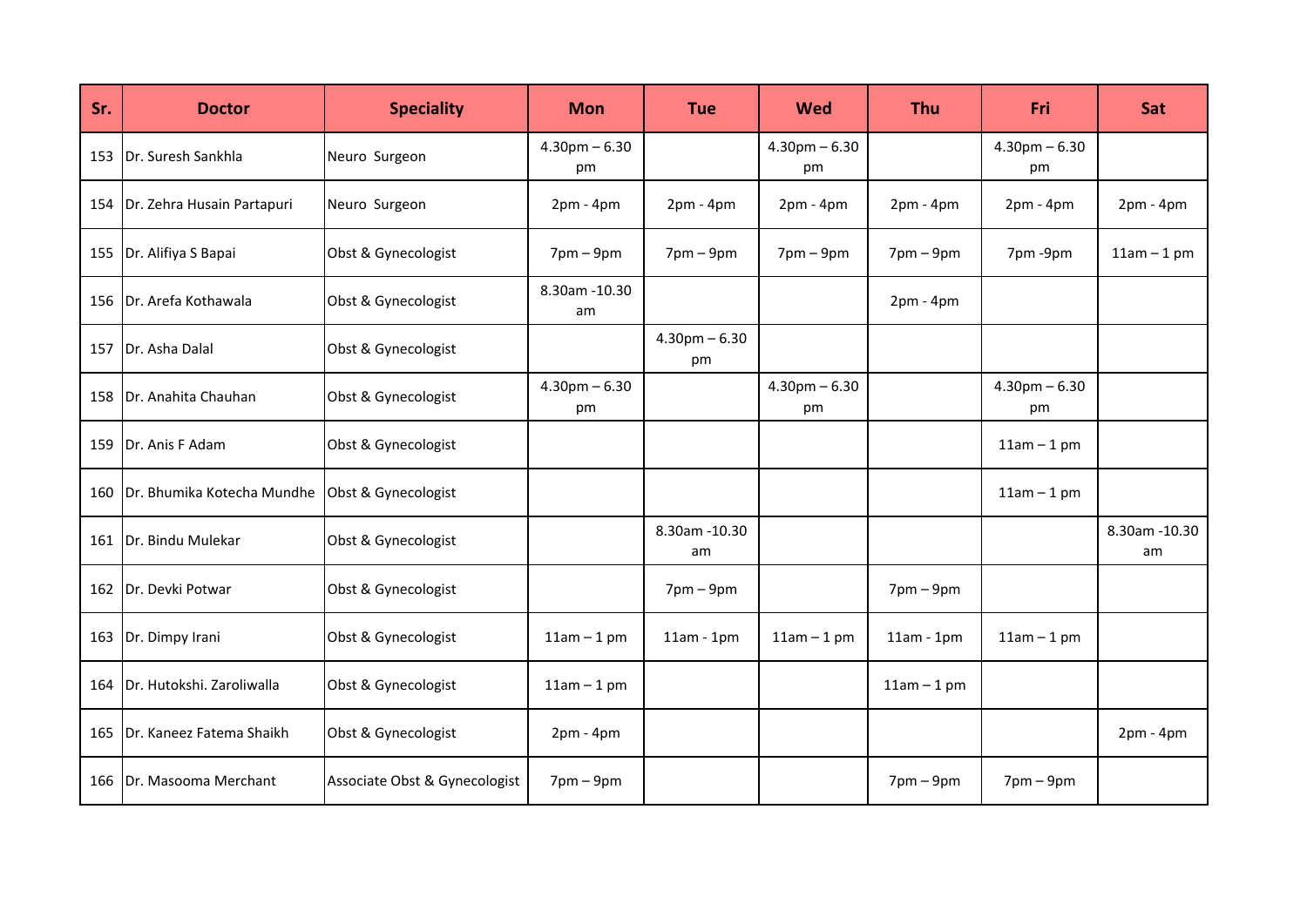| Sr. | <b>Doctor</b>              | <b>Speciality</b>   | <b>Mon</b>              | <b>Tue</b>              | Wed                  | <b>Thu</b>           | Fri                           | Sat          |
|-----|----------------------------|---------------------|-------------------------|-------------------------|----------------------|----------------------|-------------------------------|--------------|
| 167 | Dr. Mehernosh J Jassawalla | Obst & Gynecologist |                         |                         | 8.30am - 10.30<br>am |                      |                               |              |
| 168 | Dr. Manjiri Kaba           | Obst & Gynecologist | 8.30am - 10.30<br>am    |                         |                      |                      |                               |              |
| 169 | Dr. Meenal Pathak          | Obst & Gynecologist |                         | $2pm - 4pm$             |                      |                      |                               |              |
| 170 | Dr. Monika Doshi           | Obst & Gynecologist |                         | $4.30$ pm $-6.30$<br>pm |                      |                      |                               | $11am - 1pm$ |
| 171 | Dr. Mumtaz Mukadam         | Obst & Gynecologist |                         | $2pm - 4pm$             |                      | $2pm - 4pm$          |                               |              |
| 172 | Dr. Nazema Lalla           | Obst & Gynecologist |                         | $11am - 1pm$            |                      |                      |                               |              |
| 173 | Dr. Nidhi Chauhan          | Obst & Gynecologist | $2pm - 4pm$             | 10am - 12pm             |                      | 10am - 12pm          | $2 \text{ pm} - 4 \text{ pm}$ |              |
| 174 | Dr. Parveen Rushnaiwala    | Obst & Gynecologist |                         | $8.30$ am $-1$ pm       |                      | 8.30am - 10.30<br>am |                               |              |
| 175 | Dr. Parzan Mistry          | Obst & Gynecologist |                         |                         |                      |                      |                               |              |
| 176 | Dr. Pranay Shah            | Obst & Gynecologist |                         | $7$ pm – $9$ pm         |                      |                      |                               |              |
| 177 | Dr. Rahul Salunkhe         | Obst & Gynecologist |                         |                         | 8.30am - 10.30<br>am |                      |                               |              |
| 178 | Dr. Rajesh Lalla           | Obst & Gynecologist | $4.30$ pm $-6.30$<br>pm |                         |                      |                      |                               |              |
| 179 | Dr. Rashida Bapai          | Obst & Gynecologist |                         | 8.30am - 10.30<br>am    |                      | 8.30am - 10.30<br>am |                               |              |
| 180 | Dr. Reshma Rao             | Obst & Gynecologist |                         |                         | $2pm - 4pm$          |                      |                               |              |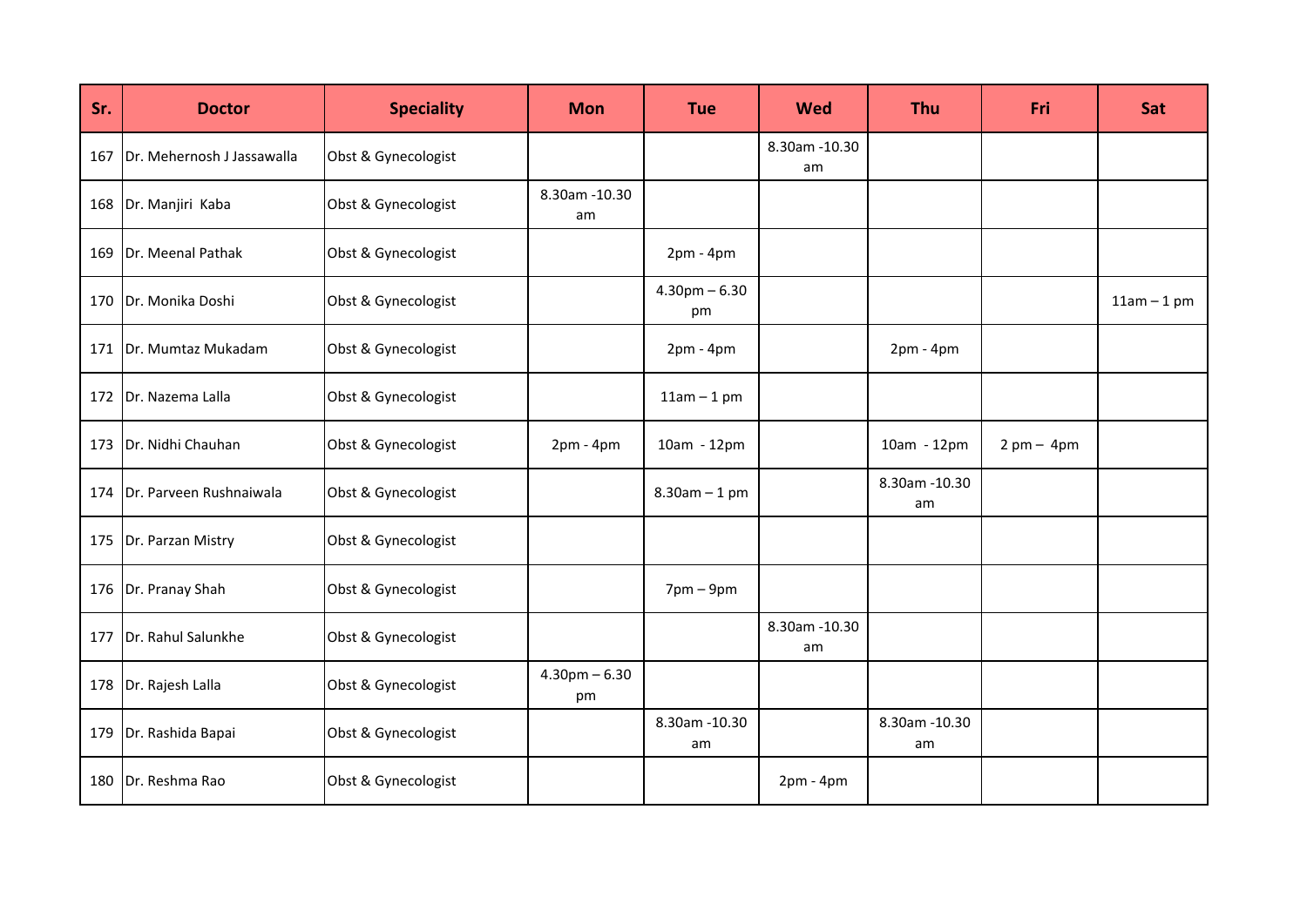| Sr. | <b>Doctor</b>                         | <b>Speciality</b>         | <b>Mon</b>           | <b>Tue</b>           | <b>Wed</b>              | <b>Thu</b>              | <b>Fri</b>              | Sat                     |
|-----|---------------------------------------|---------------------------|----------------------|----------------------|-------------------------|-------------------------|-------------------------|-------------------------|
| 181 | Dr. Sanjay Damle                      | Obst & Gynecologist       |                      |                      |                         |                         | 8.30am - 10.30<br>am    |                         |
| 182 | Dr. Shagufta Ansari                   | Obst & Gynecologist       |                      | $11am - 1pm$         |                         | $11am - 1pm$            |                         | $11am - 1pm$            |
|     | 183   Dr. Sheela Verma                | Obst & Gynecologist       |                      |                      | $4.30$ pm $-6.30$<br>pm |                         | $4.30$ pm $-6.30$<br>pm |                         |
| 184 | Dr. Shehnaz Alam                      | Obst & Gynecologist       |                      | 8.30am - 10.30<br>am |                         | 8.30am - 10.30<br>am    |                         |                         |
| 185 | Dr. Shirin Shikari                    | Obst & Gynecologist       | $11am - 1pm$         |                      | $11am - 1pm$            |                         |                         |                         |
|     | 186 Dr. Sita & Kavita Tilwani         | Obst & Gynecologist       | 8.30am - 10.30<br>am |                      |                         |                         |                         |                         |
| 187 | Dr. Sujata A. Dalvi                   | Obst & Gynecologist       |                      |                      |                         | $4.30$ pm $-6.30$<br>pm |                         |                         |
| 188 | Dr. Ummehani Jagmag                   | Obst & Gynecologist       |                      | $11am - 1pm$         |                         |                         | $11am - 1pm$            |                         |
| 189 | Dr. Vijay Shah                        | Obst & Gynecologist       |                      |                      |                         |                         |                         | $2pm - 4pm$             |
| 190 | Dr. Hemant Kanojiya                   | Obst & Gynecologist       |                      |                      |                         |                         |                         |                         |
| 191 | Dr. Asavari Dongre                    | Obst & Gynecologist       |                      |                      |                         |                         |                         |                         |
| 192 | Dr. Nagendra Sardeshpande             | Laparoscopic Gynecologist |                      |                      |                         |                         |                         |                         |
| 193 | Dr. Vrunda Karanjgaokar               | Gynec-Onco Surgeon        |                      |                      |                         |                         |                         | $4.30$ pm $-6.30$<br>pm |
| 194 | Dr. Jimmy Mirani<br>Dr. Boman Dhabhar | Oncologist                |                      | 9pm-12am             |                         |                         |                         |                         |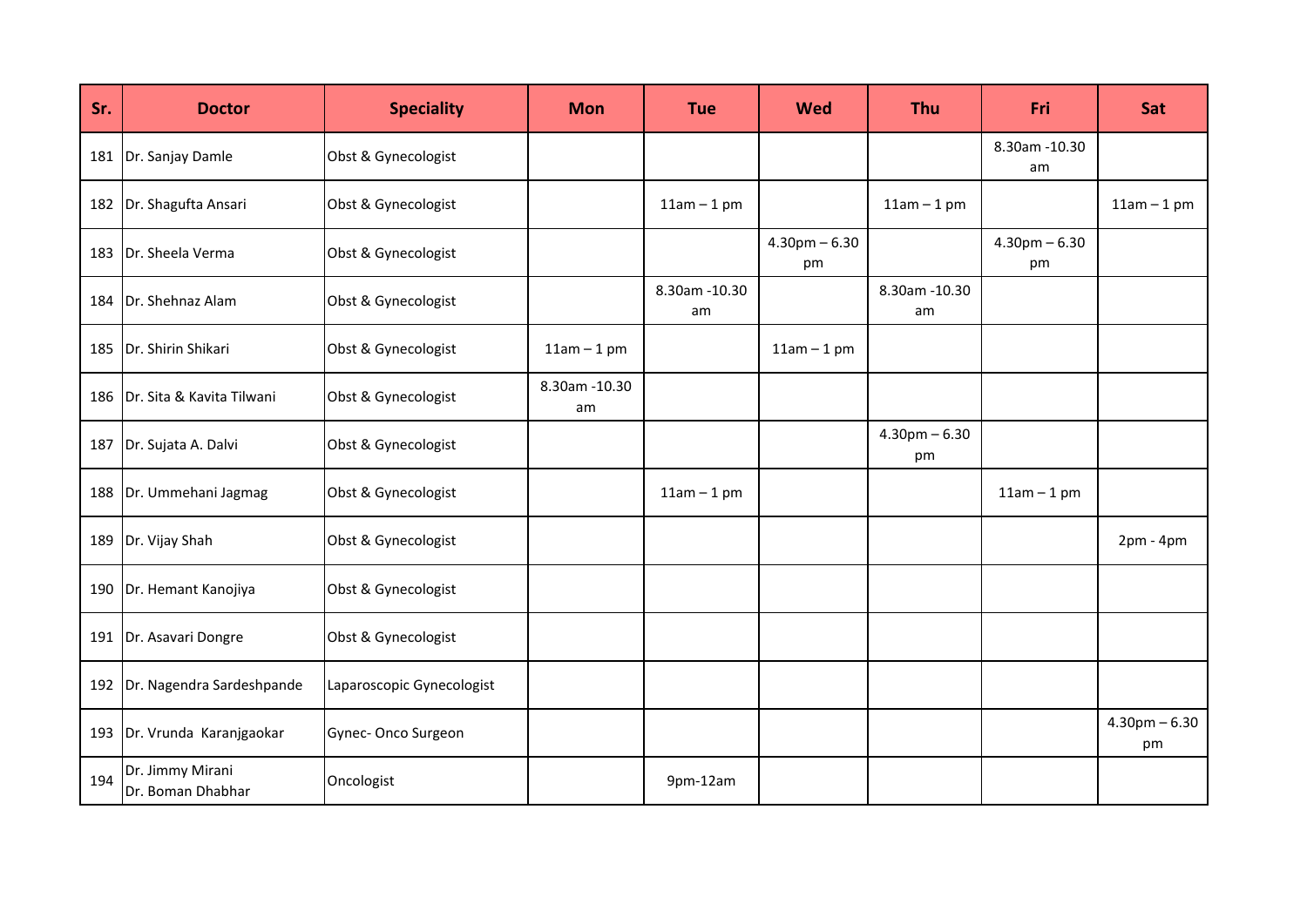| Sr. | <b>Doctor</b>           | <b>Speciality</b>  | <b>Mon</b>              | <b>Tue</b>                    | <b>Wed</b>   | <b>Thu</b>              | Fri                     | Sat                 |
|-----|-------------------------|--------------------|-------------------------|-------------------------------|--------------|-------------------------|-------------------------|---------------------|
| 195 | Dr. Maheboob Basade     | Oncologist         | $11am - 1pm$            | $11am - 1pm$                  | $11am - 1pm$ |                         | $11am - 1pm$            |                     |
|     | 196   Dr. Preetam Jain  | Oncologist         |                         |                               |              |                         |                         |                     |
| 197 | Dr. Vashishth Maniar    | Oncologist         |                         | $11am - 1pm$                  |              | $11am - 1pm$            |                         |                     |
| 198 | Dr. Sujata Vasani       | Haemato-Oncologist |                         | $2 \text{ pm} - 4 \text{ pm}$ |              |                         |                         |                     |
| 199 | Dr. A.R.Fakih           | Onco Surgeon       |                         |                               |              |                         | $11am - 1pm$            |                     |
| 200 | Dr. Anil Sanganeria     | Onco Surgeon       |                         |                               | $11am - 1pm$ | $4.30$ pm $-6.30$<br>pm |                         |                     |
| 201 | Dr. Dhairyasheel Savant | Onco Surgeon       |                         |                               | $2pm - 4pm$  |                         |                         |                     |
| 202 | Dr. Kamran Khan         | Onco Surgeon       | $11am - 1pm$            | $4.30$ pm $-6.30$<br>pm       | $11am - 1pm$ | $4.30$ pm $-6.30$<br>pm | $11am - 1pm$            |                     |
| 203 | Dr. Kasim Behrainwala   | Onco Surgeon       | $11am - 1pm$            |                               |              |                         |                         |                     |
| 204 | Dr. Mehul Bhansali      | Onco Surgeon       |                         |                               |              |                         |                         | 8.30am -10.30<br>am |
| 205 | Dr. Nilesh Chordiya     | Onco Surgeon       |                         |                               |              |                         |                         | 3.30pm -<br>5.30pm  |
| 206 | Dr. Prasad Kasbekar     | Onco Surgeon       |                         |                               |              |                         |                         |                     |
| 207 | Dr. Rajeev Joshi        | Onco Surgeon       | $4.30$ pm $-6.30$<br>pm |                               |              |                         | $4.30$ pm $-6.30$<br>pm |                     |
| 208 | Dr. Sanket Mehta        | Onco Surgeon       |                         |                               |              |                         |                         | $9am - 11am$        |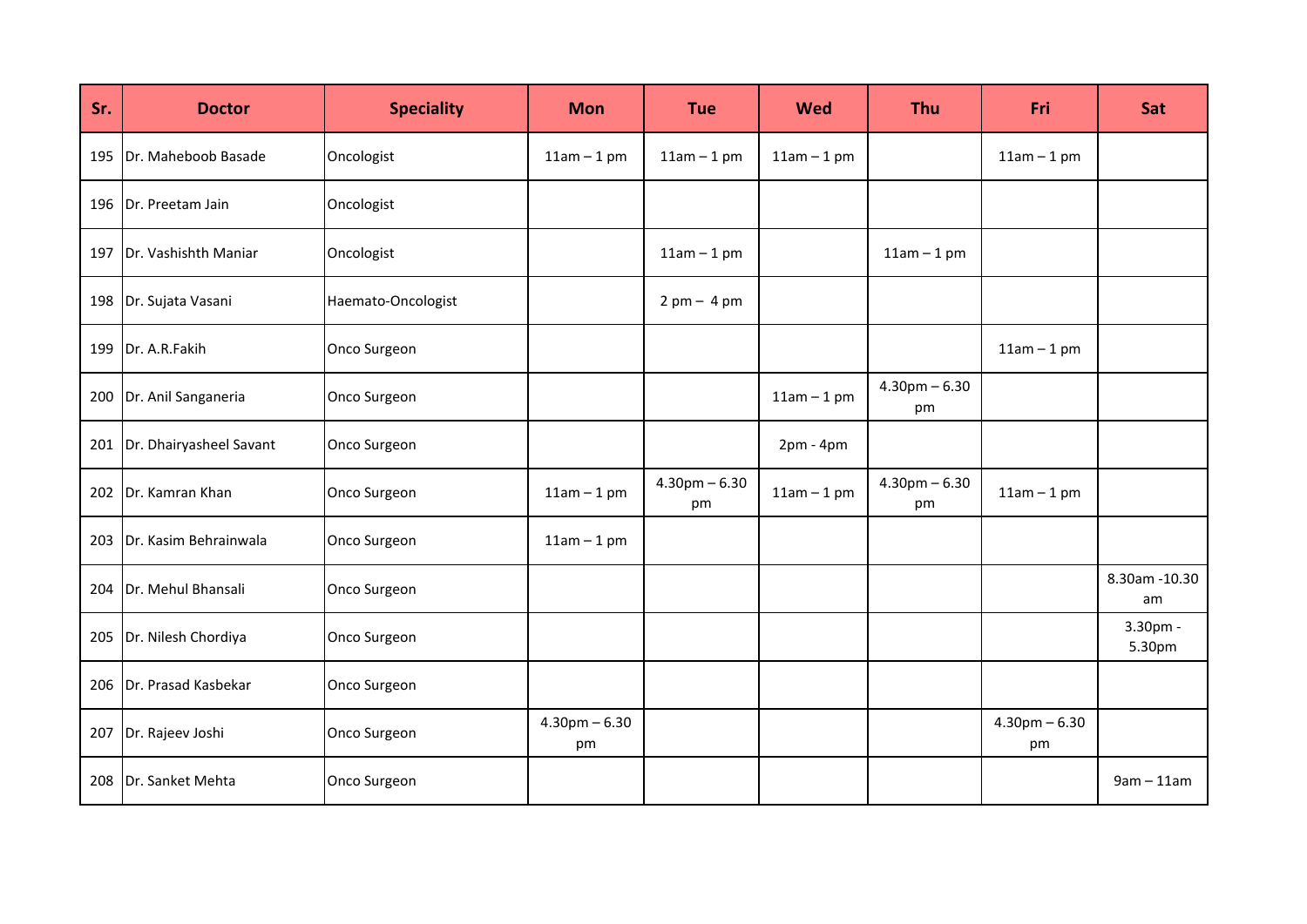| Sr. | <b>Doctor</b>              | <b>Speciality</b>                 | <b>Mon</b>  | <b>Tue</b>              | <b>Wed</b>           | <b>Thu</b>              | Fri                 | Sat |
|-----|----------------------------|-----------------------------------|-------------|-------------------------|----------------------|-------------------------|---------------------|-----|
|     | 209 Dr. Sohel Shaikh       | Onco Surgeon                      | $2pm - 4pm$ |                         |                      |                         |                     |     |
|     | 210   Dr. Vikas Palkar     | Onco Surgeon                      |             | $2pm - 4pm$             |                      |                         |                     |     |
|     | 211   Dr. Vijay Haribhakti | Onco Surgeon                      |             |                         | 8.30am - 10.30<br>am |                         |                     |     |
|     | 212 Dr. Vishnu Agarwal     | Onco Surgeon                      |             |                         |                      |                         | 8.30am -10.30<br>am |     |
|     | 213 Dr. Mahendra Naare     | Onco Surgeon                      |             |                         |                      |                         |                     |     |
|     | 214   Dr. Anjali Patil     | Laproscopic Onco Surgeon          |             |                         |                      | $4.30$ pm $-6.30$<br>pm |                     |     |
|     | 215 Dr. Imran Hamzawala    | Laproscopic Onco<br>Gynaecologist |             | $2pm-4pm$               |                      |                         |                     |     |
|     | 216 Dr. Abi Turab Choonia  | Orthopaedic Surgeon               | $2pm-4pm$   |                         | $2pm-4pm$            |                         | $2pm-4pm$           |     |
|     | 217 Dr. Abhijit Kale       | Orthopaedic Surgeon               |             |                         |                      | $7$ pm – $9$ pm         |                     |     |
|     | 218 Dr. Akashya Jani       | Orthopaedic Surgeon               |             | $11am - 1pm$            |                      |                         |                     |     |
|     | 219 Dr. Binoy Shah         | Orthopaedic Surgeon               |             |                         | 7pm - 9pm            |                         |                     |     |
|     | 220 Dr. Chetan Anchan      | Orthopaedic Surgeon               |             |                         |                      | 8.30am - 10.30<br>am    |                     |     |
|     | 221 Dr. Chirag Borana      | Orthopaedic Surgeon               |             | $4.30$ pm $-6.30$<br>pm |                      | $4.30$ pm $-6.30$<br>pm |                     |     |
|     | 222   Dr. Devesh Dholakia  | Orthopaedic Surgeon               |             |                         |                      | 8.30am - 10.30<br>am    |                     |     |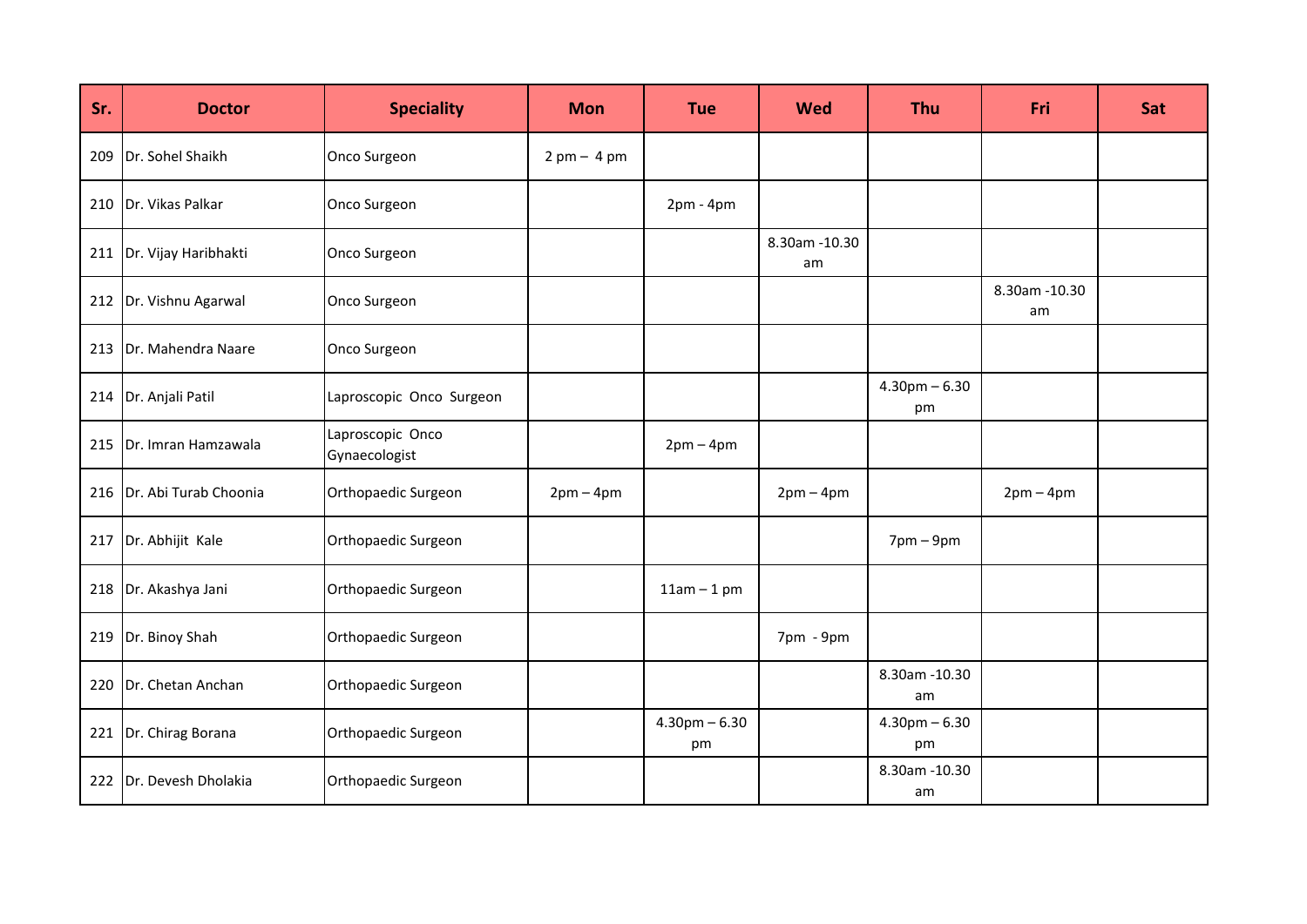| Sr. | <b>Doctor</b>              | <b>Speciality</b>            | <b>Mon</b>                        | <b>Tue</b>                    | Wed                           | <b>Thu</b>              | Fri                         | Sat                     |
|-----|----------------------------|------------------------------|-----------------------------------|-------------------------------|-------------------------------|-------------------------|-----------------------------|-------------------------|
| 223 | Dr. Dilip Shah             | Orthopaedic Surgeon          |                                   |                               | $2 \text{ pm} - 4 \text{ pm}$ |                         |                             |                         |
| 224 | Dr. Faizaan Rushnaiwala    | Orthopaedic Surgeon          |                                   | $2 \text{ pm} - 4 \text{ pm}$ |                               | $4.30$ pm $-6.30$<br>pm |                             |                         |
| 225 | Dr. Gauresh Palekar        | Orthopaedic Surgeon          |                                   |                               |                               |                         |                             | 8.30am -10.30<br>am     |
| 226 | Dr. Jay D. Shah            | Orthopaedic Surgeon          |                                   |                               |                               |                         |                             |                         |
| 227 | Dr. Manoj Mishra           | Orthopaedic Surgeon          | $11am - 1pm$<br>$4.30$ pm $-6.30$ | $11am - 1pm$                  | $4.30$ pm $-6.30$<br>pm       | $11am - 1pm$            | $4.30$ pm $-6.30$<br>pm     | $2pm-4pm$               |
| 228 | Dr. Murtaza Ganjifrockwala | Associate Orthopedic Surgeon |                                   | $4.30$ pm $-6.30$<br>pm       |                               | $4.30$ pm $-6.30$<br>pm |                             | $4.30$ pm $-6.30$<br>pm |
| 229 | Dr. Naushad Hussain        | Orthopaedic Surgeon          | 7pm - 9pm                         |                               | 7pm - 9pm                     |                         | 7pm - 9pm                   |                         |
| 230 | Dr. Naved Ansari           | Orthopaedic Surgeon          |                                   |                               | $7$ pm $-9$ pm                |                         | $7 \text{pm} - 9 \text{pm}$ | $7$ pm – $9$ pm         |
| 231 | Dr. R H Chauhan            | Orthopaedic Surgeon          | $2pm - 4pm$                       |                               | 4.30pm - 6.30<br>pm           |                         |                             |                         |
| 232 | Dr. Rajesh Dharia          | Orthopaedic Surgeon          | $7$ pm – $9$ pm                   |                               |                               |                         |                             |                         |
| 233 | Dr. Ravi Shah              | Orthopaedic Surgeon          |                                   |                               |                               |                         |                             | 8.30am -10.30<br>am     |
| 234 | Dr. Sachin Rathod          | Orthopaedic Surgeon          |                                   |                               |                               |                         |                             | $11am - 1pm$            |
| 235 | Dr. Safiuddin Nadwi        | Orthopaedic Surgeon          |                                   | $11am - 1pm$                  |                               | $11am - 1pm$            |                             |                         |
| 236 | Dr. Satish Modi            | Orthopaedic Surgeon          | $11am - 1pm$                      |                               |                               |                         | $11am - 1pm$                |                         |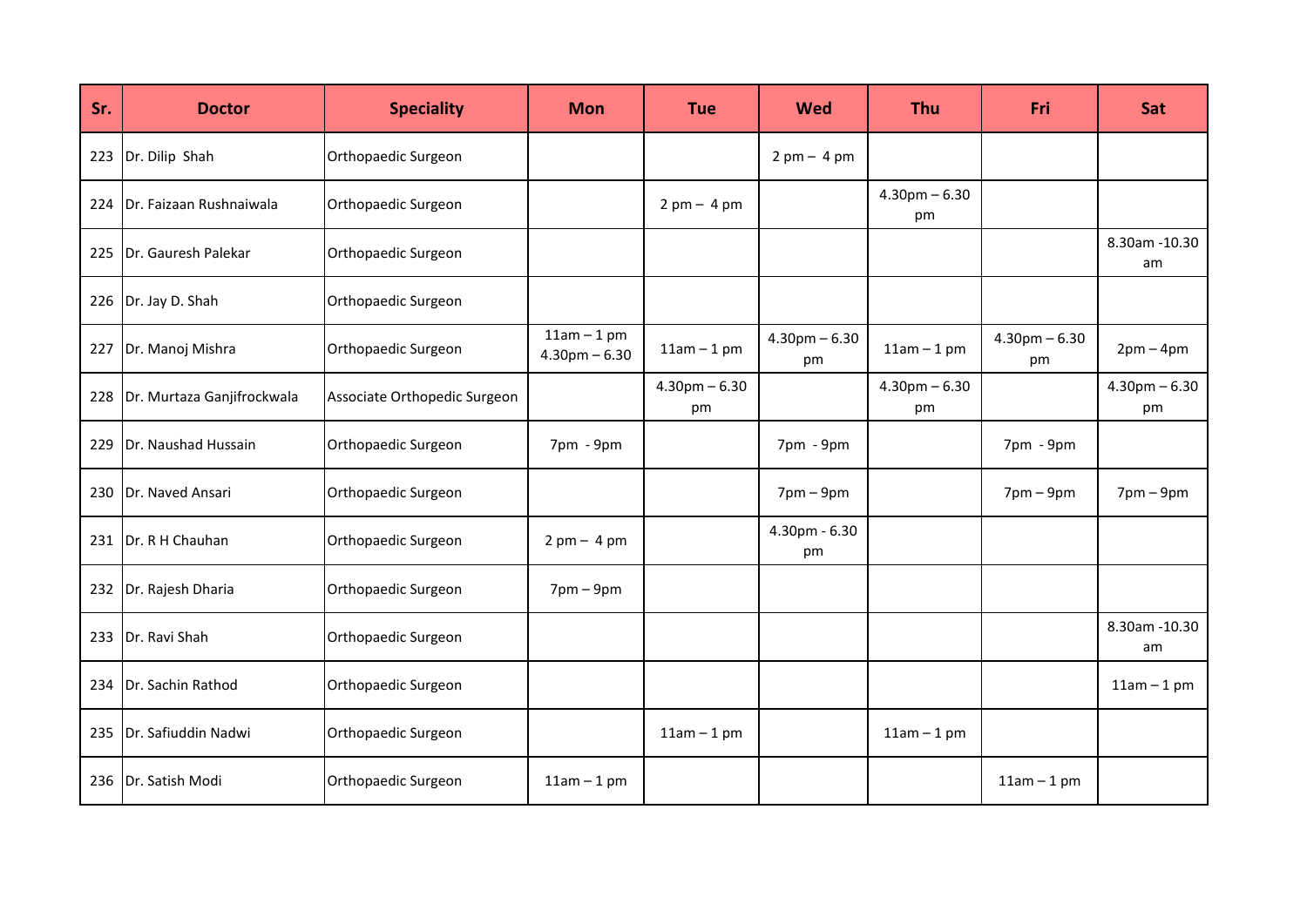| Sr. | <b>Doctor</b>         | <b>Speciality</b>         | <b>Mon</b>          | <b>Tue</b>                    | <b>Wed</b>              | <b>Thu</b>   | Fri                           | Sat                           |
|-----|-----------------------|---------------------------|---------------------|-------------------------------|-------------------------|--------------|-------------------------------|-------------------------------|
| 237 | Dr. Satish Ugrankar   | Orthopaedic Surgeon       |                     |                               | 4.30pm - 6.30<br>pm     |              |                               |                               |
| 238 | Dr. Sangeet Gawhale   | Orthopaedic Surgeon       |                     |                               |                         |              |                               | $2pm - 4pm$                   |
| 239 | Dr. Shakir Kapadia    | Orthopaedic Surgeon       | $2pm-6pm$           | $2 \text{ pm} - 6 \text{ pm}$ | $2pm-6pm$               | $2pm-6pm$    | $2 \text{ pm} - 6 \text{ pm}$ | $2 \text{ pm} - 6 \text{ pm}$ |
| 240 | Dr Shabbir Suterwala  | Orthopaedic Surgeon       | $11am - 1pm$        | $11am - 1pm$                  | $11am - 1pm$            | $11am - 1pm$ | $11am - 1pm$                  | $11am - 1pm$                  |
| 241 | Dr. Shabbir S. Zaveri | Orthopaedic Surgeon       |                     | $11am - 1pm$                  |                         | $11am - 1pm$ |                               | $11am - 1pm$                  |
| 242 | Dr. Yusuf Bagasrawala | Orthopaedic Surgeon       |                     |                               | $4.30$ pm $-6.30$<br>pm |              |                               | $4.30$ pm $-6.30$<br>pm       |
| 243 | Dr. Z.A.Parkar        | Orthopaedic Surgeon       |                     | $11am - 1pm$                  |                         | $11am - 1pm$ |                               |                               |
| 244 | Dr. Abhilash Dhruv    | Spine Surgeon             |                     |                               |                         |              |                               |                               |
| 245 | Dr Amit Sharma        | Spine Surgeon             | 4.30pm - 6.30<br>pm |                               | 4.30pm - 6.30<br>pm     |              | $4.30$ pm $-6.30$<br>pm       |                               |
| 246 | Dr. Sambhav Shah      | Spine Surgeon             |                     |                               | 7pm - 9pm               |              |                               |                               |
| 247 | Dr. Suraj Gurav       | Joint Replacement Surgeon | $2pm - 4pm$         |                               | $2pm - 4pm$             |              |                               |                               |
| 248 | Dr. Chandni Kotak     | Ophthalmologist           |                     |                               | 4.30pm - 6.30<br>pm     |              |                               |                               |
| 249 | Dr. Deepak Garg       | Ophthalmologist           |                     | $2 \text{ pm} - 4 \text{ pm}$ |                         |              | $2 \text{ pm} - 4 \text{ pm}$ |                               |
| 250 | Dr. Hasanain Shikari  | Ophthalmologist           | $11am - 1pm$        |                               | $11am - 1pm$            |              |                               |                               |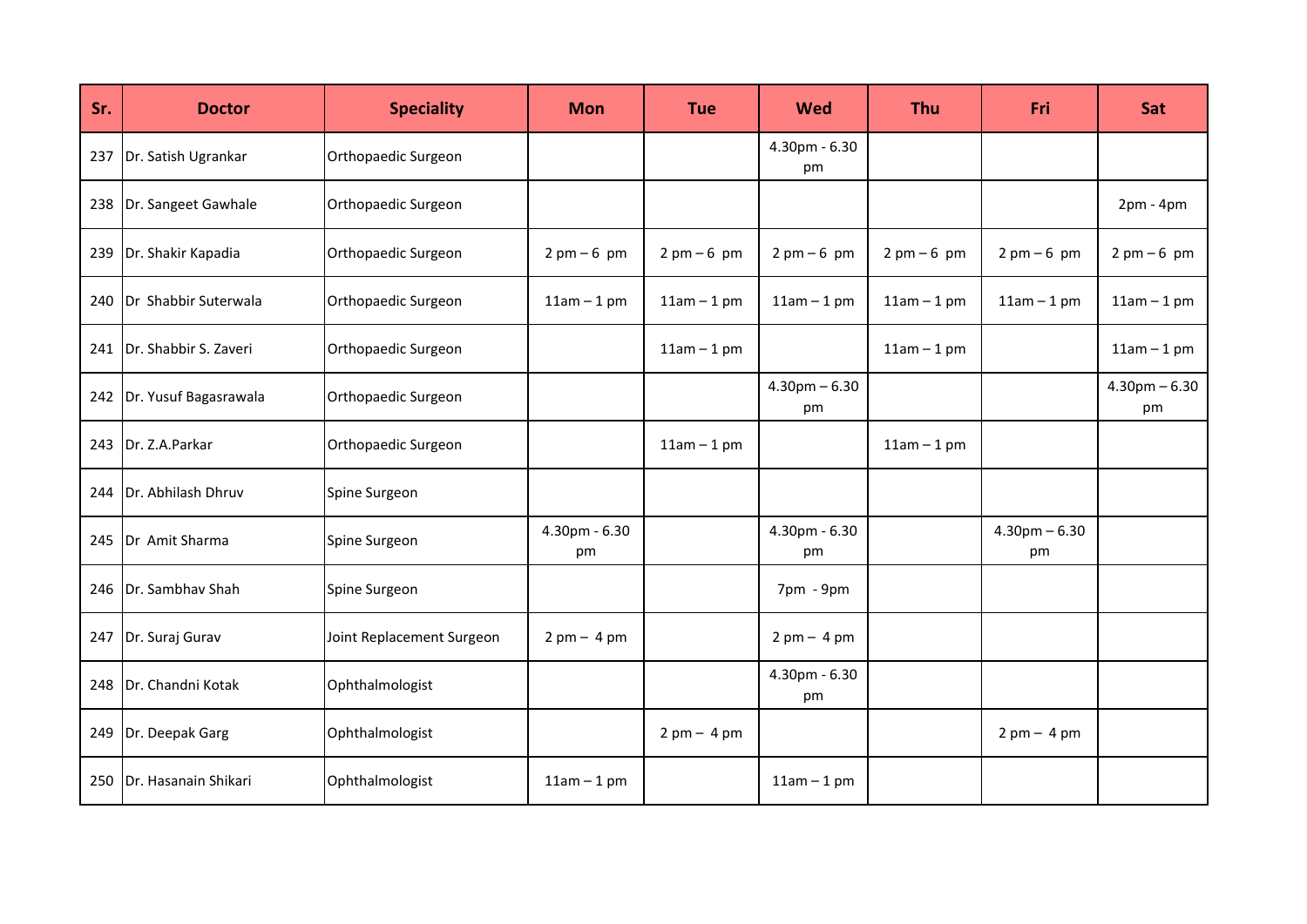| Sr. | <b>Doctor</b>             | <b>Speciality</b> | <b>Mon</b>           | <b>Tue</b>                    | Wed                           | <b>Thu</b>                    | Fri                 | Sat                     |
|-----|---------------------------|-------------------|----------------------|-------------------------------|-------------------------------|-------------------------------|---------------------|-------------------------|
| 251 | Dr. Huzefa Dhansura       | Ophthalmologist   | 8.30am - 10.30<br>am |                               | 8.30am -10.30<br>am           |                               |                     |                         |
| 252 | Dr. Huzeifa M. Husein     | Ophthalmologist   |                      |                               |                               |                               | $11am - 1pm$        |                         |
| 253 | Dr. Lowai Dawoodi         | Ophthalmologist   | 4.30pm - 6.30<br>pm  | 4.30pm - 6.30<br>pm           |                               | $11am - 1pm$                  |                     | $11am - 1pm$            |
| 254 | Dr. Mahmood Hussain       | Ophthalmologist   |                      |                               | 7pm - 9pm                     |                               | 7pm-9pm             |                         |
| 255 | Dr. Mohammed Salman Patel | Ophthalmologist   |                      | $11am - 1pm$                  | 4.30pm - 6.30<br>pm           |                               |                     |                         |
| 256 | Dr. Mustafa Parekh        | Ophthalmologist   |                      |                               |                               | $2 \text{ pm} - 4 \text{ pm}$ |                     | $4.30$ pm $-6.30$<br>pm |
| 257 | Dr. Naseem Kagalwala      | Ophthalmologist   |                      | $11am - 1pm$                  |                               | 8.30am -<br>10.30am           |                     | $11am - 1pm$            |
| 258 | Dr. Nusrat Hakim          | Ophthalmologist   |                      |                               |                               |                               |                     | $2pm-4pm$               |
| 259 | Dr. Quresh. Maskati       | Ophthalmologist   |                      |                               | $2 \text{ pm} - 4 \text{ pm}$ |                               |                     |                         |
| 260 | Dr. Rajul Dalal           | Ophthalmologist   |                      |                               |                               | $11am - 1pm$                  |                     |                         |
| 261 | Dr. Rumi Jehangir         | Ophthalmologist   | $2pm - 4pm$          |                               |                               |                               |                     | 8.30am -10.30<br>am     |
| 262 | Dr. Rupali Sinha          | Ophthalmologist   |                      | 4.30pm - 6.30<br>pm           |                               | 4.30pm - 6.30<br>pm           |                     |                         |
| 263 | Dr. Shahnawaz Kazi        | Ophthalmologist   |                      | $2 \text{ pm} - 4 \text{ pm}$ |                               |                               |                     |                         |
| 264 | Dr. Parth Patel           | Ophthalmologist   | 4.30pm - 6.30<br>pm  |                               |                               |                               | 4.30pm - 6.30<br>pm |                         |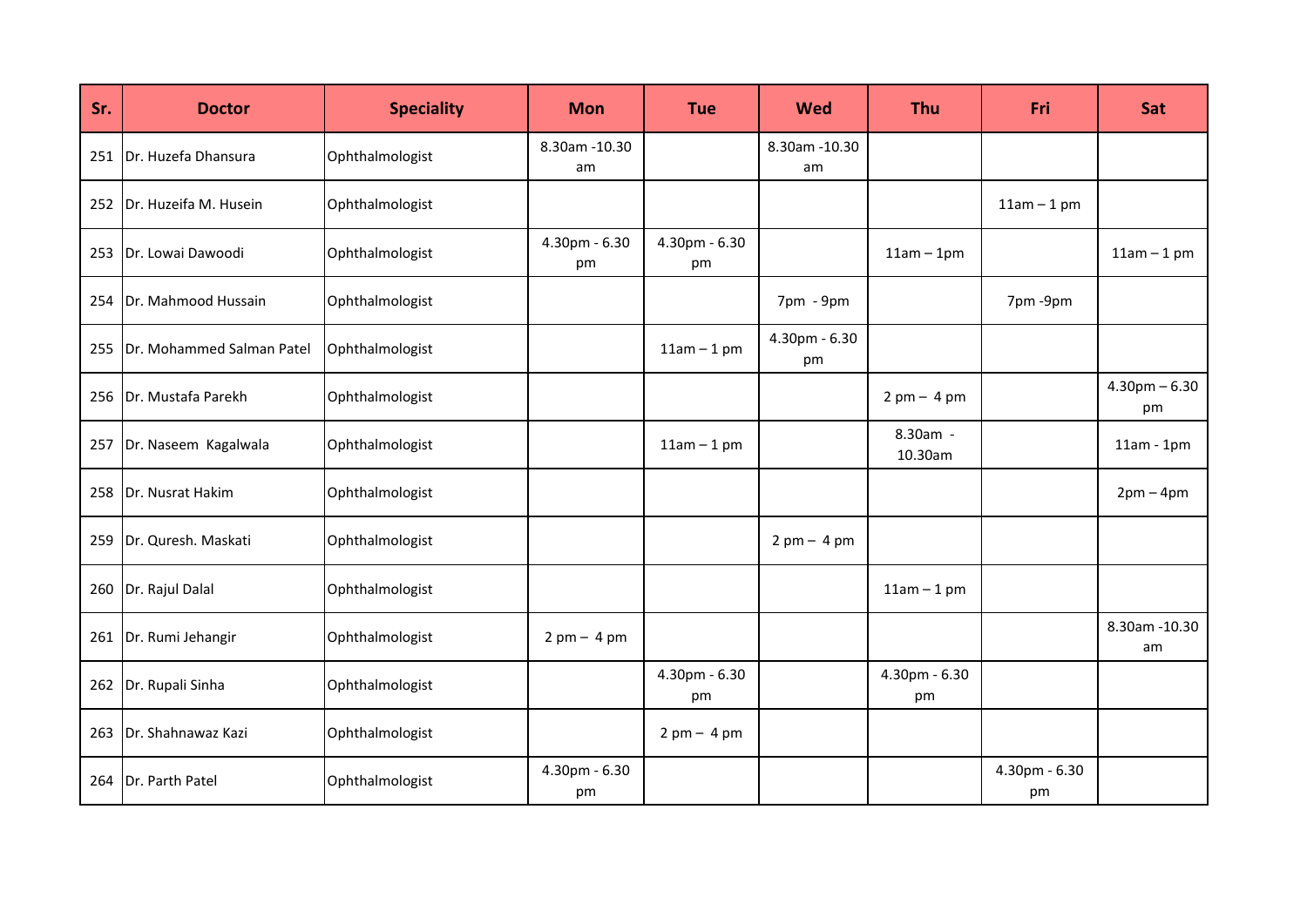| Sr. | <b>Doctor</b>                 | <b>Speciality</b>           | <b>Mon</b>           | <b>Tue</b>                    | <b>Wed</b>           | <b>Thu</b>          | Fri                  | Sat                  |
|-----|-------------------------------|-----------------------------|----------------------|-------------------------------|----------------------|---------------------|----------------------|----------------------|
| 265 | Dr. Shruti Bajaj              | <b>Clinical Geneticist</b>  |                      | $2 \text{ pm} - 4 \text{ pm}$ |                      |                     |                      |                      |
| 266 | Dr. Abdul Bashir Khan         | Paediatrician               |                      |                               |                      |                     |                      | 2pm-4pm              |
| 267 | Dr. Amin Kaba                 | Paediatrician               | 8.30am - 10.30<br>am |                               |                      |                     |                      | 8.30am - 10.30<br>am |
| 268 | Dr. Anjali Phatak             | Paediatrician               |                      |                               |                      |                     | $11am - 1pm$         |                      |
| 269 | Dr. Arva Bhavnagarwala        | Paediatrician               |                      |                               |                      |                     |                      |                      |
| 270 | Dr. Fazal Nabi                | Paediatrician               | $11am - 1pm$         |                               |                      | $11am - 1pm$        |                      |                      |
| 271 | Dr. Mandar Bapaye             | Paediatrician               |                      |                               | 8.30am - 10.30<br>am |                     | 8.30am - 10.30<br>am |                      |
| 272 | Dr. Mukesh Sanklecha          | Paediatrician               |                      |                               |                      |                     |                      |                      |
| 273 | Dr. Muthulakshmi<br>Ramaswamy | Paediatrician               |                      |                               | 8.30am - 10.30<br>am |                     |                      |                      |
| 274 | Dr. Paresh Desai              | Paediatrician               |                      |                               | $11am - 1pm$         |                     |                      |                      |
| 275 | Dr. Shabbir Chamdawala        | Paediatrician               |                      |                               | $2pm - 4pm$          |                     |                      |                      |
| 276 | Dr. Priyanka Parikh           | Developmental Paediatrician |                      |                               |                      |                     |                      | $2pm-4pm$            |
| 277 | Dr. Ahmed Adam F              | Paed & Neonatology          |                      |                               |                      |                     | $11am - 1pm$         |                      |
| 278 | Dr. Bela Doctor               | Paed & Neonatology          | 4.30pm - 6.30<br>pm  |                               |                      | 4.30pm - 6.30<br>pm |                      |                      |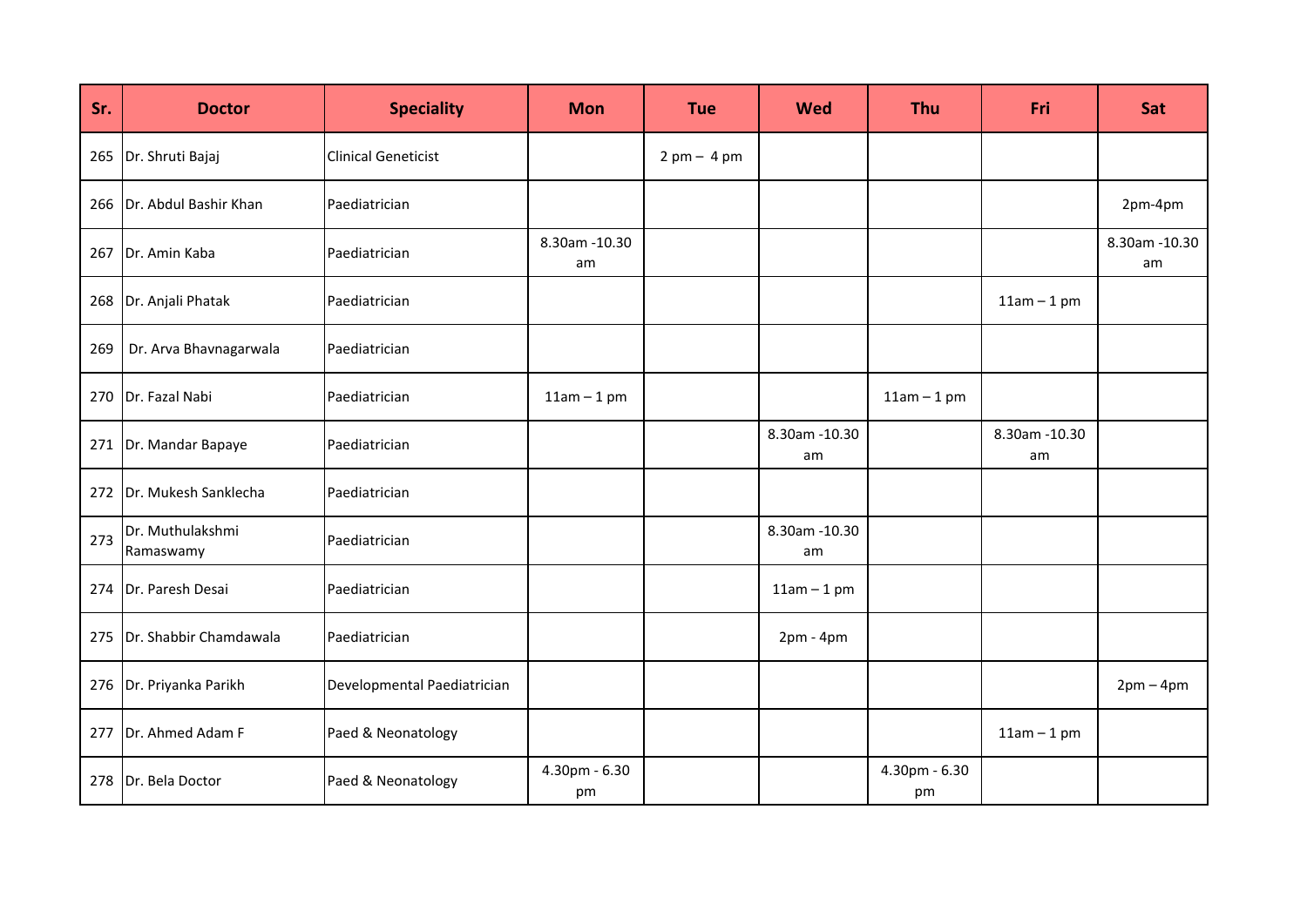| Sr. | <b>Doctor</b>              | <b>Speciality</b>       | <b>Mon</b>                    | <b>Tue</b>                    | Wed                           | <b>Thu</b>                    | Fri                           | Sat                           |
|-----|----------------------------|-------------------------|-------------------------------|-------------------------------|-------------------------------|-------------------------------|-------------------------------|-------------------------------|
| 279 | Dr. Dhiren Lalitkumar Shah | Paed & Neonatology      |                               |                               |                               |                               | $2pm - 4pm$                   |                               |
| 280 | Dr. Shashank Parekhji      | Paed & Neonatology      | 8.30am - 10.30<br>am          |                               |                               |                               |                               |                               |
| 281 | Dr. Manjula Rupani         | Paed & Neonatology      | 8.30am - 10.30<br>am          |                               |                               |                               |                               |                               |
| 282 | Dr. Vrajesh Udani          | Paed Neurologist        |                               | $2pm - 9.00 pm$               | $2pm - 9.00 pm$               |                               |                               |                               |
| 283 | Dr. Sayed Majid            | Paediatric Anaesthetist |                               |                               |                               |                               |                               |                               |
| 284 | Dr. Hussain Kotawala       | Paediatric Surgeon      | $2 \text{ pm} - 4 \text{ pm}$ | $2 \text{ pm} - 4 \text{ pm}$ | $2 \text{ pm} - 4 \text{ pm}$ | $2 \text{ pm} - 4 \text{ pm}$ | $2 \text{ pm} - 4 \text{ pm}$ | $2 \text{ pm} - 4 \text{ pm}$ |
| 285 | Dr. Jyotsna Kirtane        | Paediatric Surgeon      |                               |                               |                               |                               |                               |                               |
| 286 | Dr. Kant Shah              | Paediatric Surgeon      |                               |                               |                               | $2 \text{ pm} - 4 \text{ pm}$ |                               |                               |
| 287 | Dr. Jui Mandke -Parekh     | Paediatric Surgeon      |                               |                               |                               |                               |                               | $4.30$ pm $-6.30$<br>pm       |
| 288 | Dr. Rakesh Shah            | Paediatric Surgeon      | 7pm-9pm                       |                               | 7pm-9pm                       |                               | 7pm-9pm                       |                               |
| 289 | Dr. Sarita Bhagwat         | Paediatric Surgeon      | $2pm - 4pm$                   |                               |                               | $2pm - 4pm$                   |                               |                               |
| 290 | Dr. Vivek Rege             | Paediatric Surgeon      | 7pm -9pm                      |                               |                               |                               |                               |                               |
| 291 | Dr. Nargish Barsivala      | Paediatric Surgeon      |                               |                               |                               | $4.30$ pm $-6.30$<br>pm       |                               |                               |
| 292 | Dr. Shubhangi Upadhye      | Paed Cardiologist       |                               | 8.30am - 10.30<br>am          |                               |                               |                               |                               |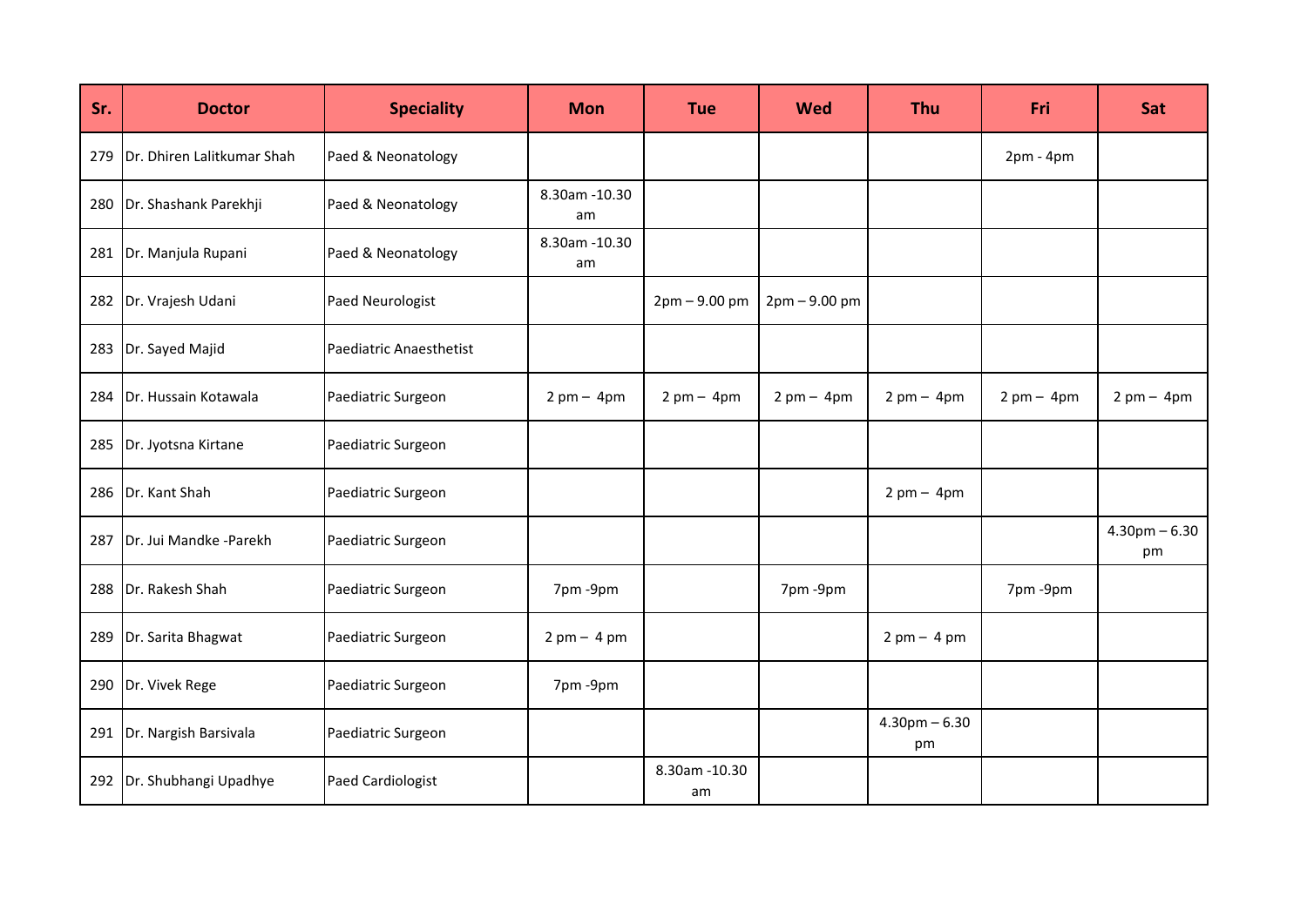| Sr. | <b>Doctor</b>       | <b>Speciality</b>             | <b>Mon</b>                | <b>Tue</b>                    | Wed                           | <b>Thu</b>                                               | Fri                           | Sat                           |
|-----|---------------------|-------------------------------|---------------------------|-------------------------------|-------------------------------|----------------------------------------------------------|-------------------------------|-------------------------------|
| 293 | Dr. Amit Jain       | Paediatric Haemato Oncologist |                           |                               |                               |                                                          |                               | $2 \text{ pm} - 4 \text{ pm}$ |
| 294 | Dr. Nimish Kulkarni | Paediatric Haemato Oncologist | $2pm - 4pm$               |                               |                               |                                                          |                               |                               |
| 295 | Dr. Shweta Bansal   | Paediatric Haemato Oncologist |                           | $2 \text{ pm} - 4 \text{ pm}$ |                               |                                                          |                               |                               |
| 296 | Dr. Monica Bhagat   | Paediatric Oncosurgeon        |                           |                               |                               |                                                          |                               |                               |
| 297 | Dr. Priti Mehta     | Paediatric Haematologist      |                           |                               |                               |                                                          | $2 \text{ pm} - 4 \text{ pm}$ |                               |
| 298 | Dr. Sonal Jain      | Paediatric Neuro Surgeon      |                           |                               | $4.30$ pm $-6.30$<br>pm       |                                                          |                               |                               |
| 299 | Dr. Swapnil Keny    | Pa ed Ortho. Surgeon          |                           | $11am - 1pm$                  |                               |                                                          |                               | 8.30am - 10.30<br>am          |
| 300 | Dr. Amish Vora      | Paediatric & ECMO Specialist  | $11am - 1pm$              |                               | $11am - 1pm$                  |                                                          | $11am - 1pm$                  |                               |
| 301 | Dr. Abizer Manked   | Physician                     | $2pm - 4pm$               | $2 \text{ pm} - 4 \text{ pm}$ | $2 \text{ pm} - 4 \text{ pm}$ | $2pm - 4pm$                                              | $2 \text{ pm} - 4 \text{ pm}$ | $2 \text{ pm} - 4 \text{ pm}$ |
| 302 | Dr. Ajay Kantharia  | Physician                     |                           |                               | $11am - 1pm$                  |                                                          |                               |                               |
| 303 | Dr. Amin Virani     | Physician                     | 8.30am -<br>10.30am 11am- | 8.30am -<br>10.30am 11am      | 8.30am -                      | 8.30am -<br>10.30am 11am   10.30am 11am - 10.30am 11am - | 8.30am -                      | $11am - 1pm$                  |
| 304 | Dr. Ashit Bhagwati  | Physician                     |                           |                               |                               | $11am - 1pm$                                             |                               |                               |
| 305 | Dr. Gaurav Gupta    | Physician                     | $10am - 12noon$           |                               |                               |                                                          | $2 \text{ pm} - 4 \text{ pm}$ |                               |
| 306 | Dr. Girish Vaswani  | Physician                     |                           |                               |                               |                                                          |                               | $4.30$ pm $-6.30$<br>pm       |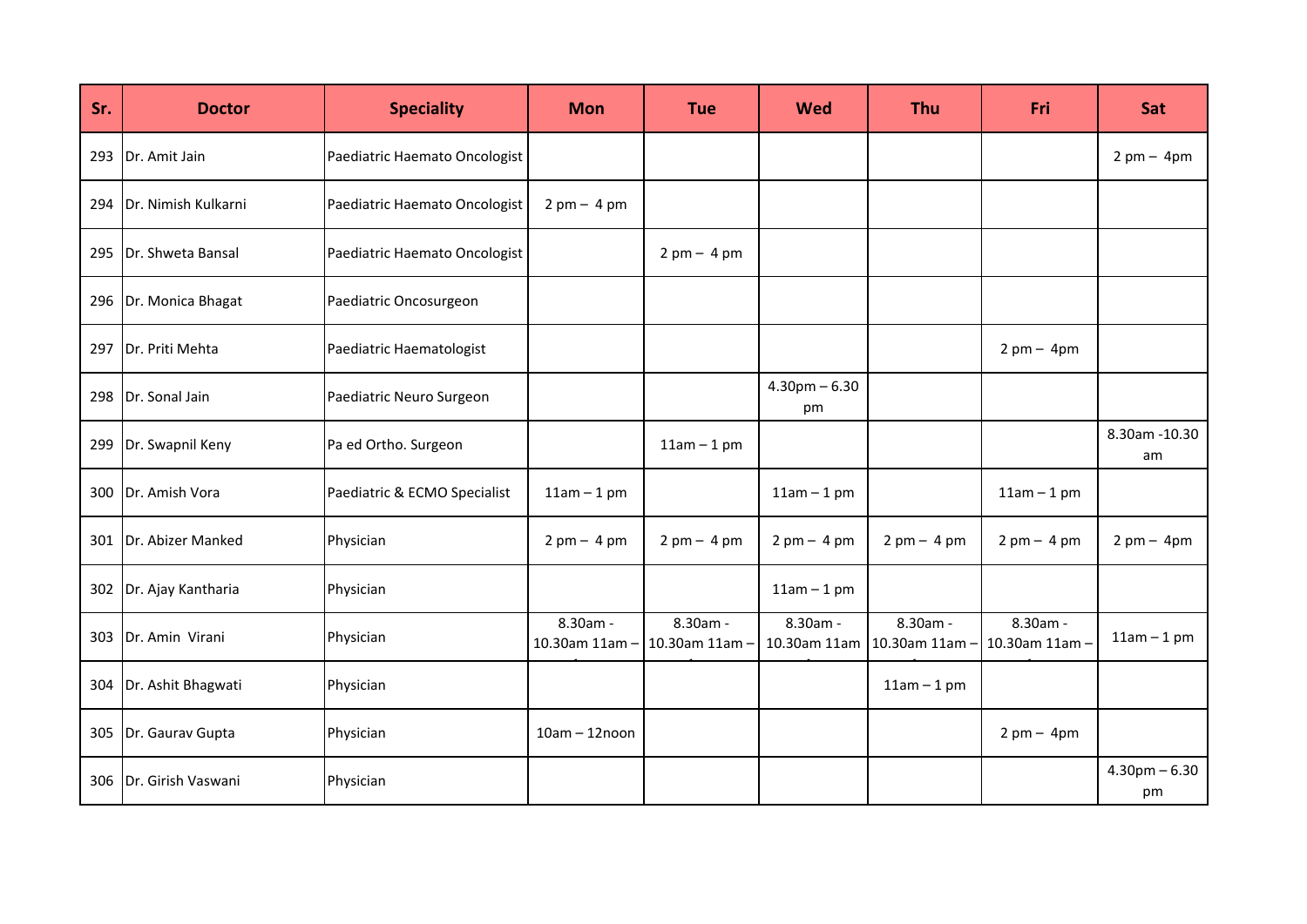| Sr. | <b>Doctor</b>             | <b>Speciality</b>         | <b>Mon</b>          | <b>Tue</b>                    | <b>Wed</b>                    | Thu                           | Fri                     | Sat                           |
|-----|---------------------------|---------------------------|---------------------|-------------------------------|-------------------------------|-------------------------------|-------------------------|-------------------------------|
| 307 | Dr. Hakimuddin Pardawala  | Physician                 | $2pm - 9pm$         | $2 \text{ pm} - 9 \text{ pm}$ | $2 \text{ pm} - 9 \text{ pm}$ | $2 \text{ pm} - 9 \text{ pm}$ | $2pm - 9pm$             | $2 \text{ pm} - 9 \text{ pm}$ |
| 308 | Dr. Iqbal Bagasrawala     | Physician                 | $11am - 1pm$        | $11am - 1pm$                  | $11am - 1pm$                  | $11am - 1pm$                  | $11am - 1pm$            | $11am - 1pm$                  |
| 309 | Dr. Kekobad Mody          | Physician                 |                     |                               |                               |                               |                         | $11am - 1pm$                  |
| 310 | Dr. Manish Mavani         | Physician                 |                     |                               |                               |                               |                         | $11am - 1pm$                  |
| 311 | Dr. Nasir Fulara          | Physician                 |                     |                               | 8.30am - 10.30<br>am          |                               |                         |                               |
| 312 | Dr. Om Shrivastav         | Physician                 |                     |                               | 4.30pm - 6.30<br>pm           |                               | $4.30$ pm $-6.30$<br>pm |                               |
|     | 313 Dr. Purvi Chhablani   | Physician                 |                     | 8.30am - 10.30<br>am          |                               |                               |                         |                               |
| 314 | Dr. Raghunath Phatak      | Physician                 |                     | 4.30pm - 6.30<br>pm           |                               |                               |                         |                               |
| 315 | Dr. Samrat Shah           | Physician                 |                     |                               |                               |                               | $4.30$ pm $-6.30$<br>pm |                               |
| 316 | Dr. Sanjay Godbole        | Physician                 |                     |                               |                               | 8.30am - 10.30<br>am          |                         |                               |
| 317 | Dr. Snehal Sanghavi       | Physician                 |                     |                               | $11am - 1pm$                  |                               |                         | $11am - 1pm$                  |
|     | 318 Dr. Shabbir Baldiwala | Physician                 |                     |                               |                               | $2 \text{ pm} - 4 \text{ pm}$ |                         | 8.30am -10.30<br>am           |
| 319 | Dr. Shilpa Verma          | Physician                 | 4.30pm - 6.30<br>pm |                               |                               | 4.30pm - 6.30<br>pm           |                         |                               |
| 320 | Dr. Prathamesh Mule       | Physician & Diabetologist |                     |                               |                               |                               | 8.30am -10.30<br>am     |                               |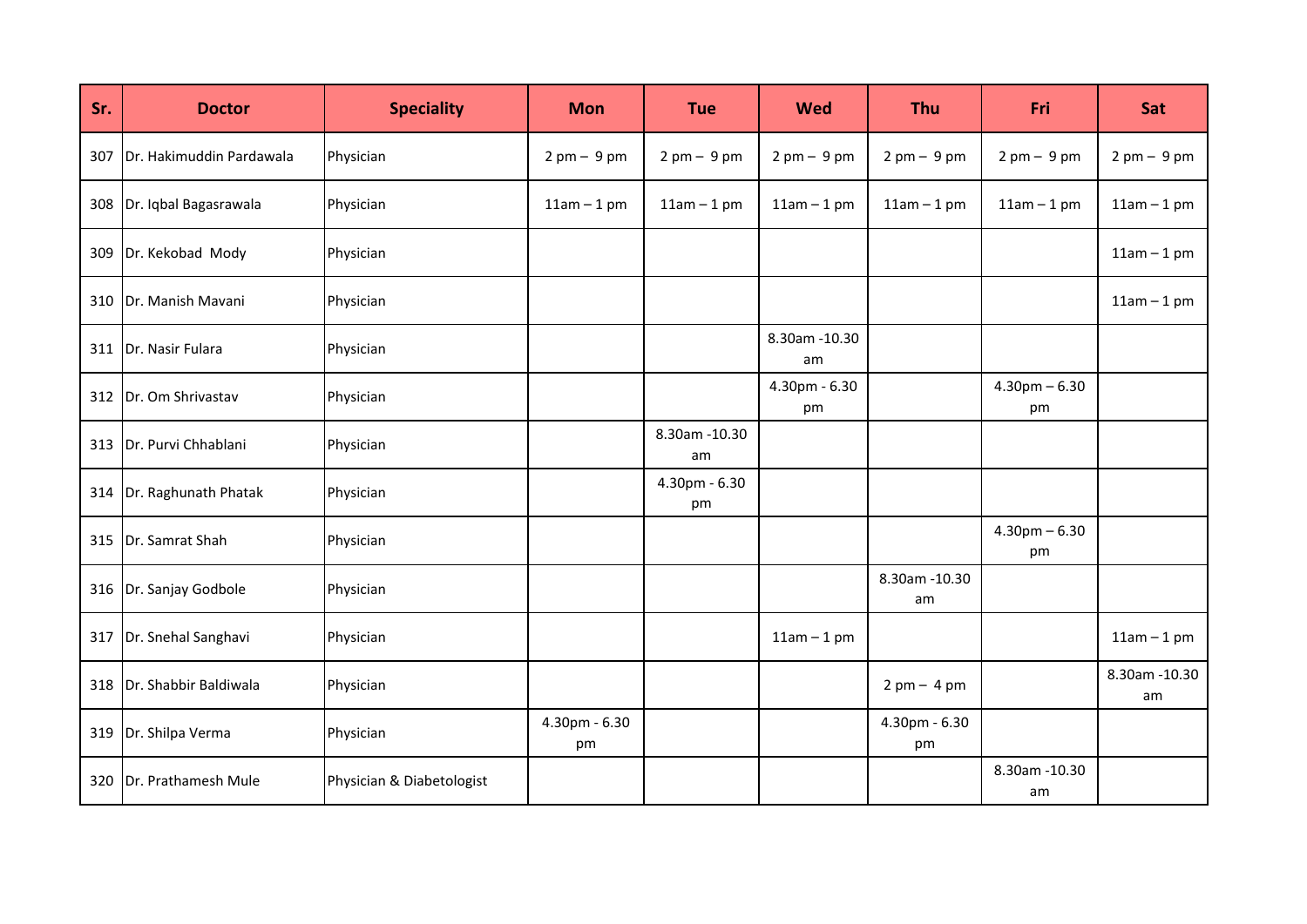| Sr. | <b>Doctor</b>          | <b>Speciality</b>               | <b>Mon</b>           | <b>Tue</b>              | <b>Wed</b>              | <b>Thu</b>                  | <b>Fri</b>          | Sat                     |
|-----|------------------------|---------------------------------|----------------------|-------------------------|-------------------------|-----------------------------|---------------------|-------------------------|
| 321 | Dr. Trupti Gilada      | Physician (Infectious Diseases) |                      |                         |                         |                             |                     |                         |
| 322 | Dr. Abbas Mistry       | Plastic Surgeon                 | $2pm - 6pm$          | 2pm - 6 pm              | 2pm - 6 pm              | $2pm - 6pm$                 | 2pm - 6 pm          |                         |
| 323 | Dr. Amiti Shah         | Plastic Surgeon                 |                      | $4.30pm - 6.30$<br>pm   |                         |                             |                     |                         |
| 324 | Dr. Anil Tibrewala     | Plastic Surgeon                 |                      |                         | $4.30$ pm $-6.30$<br>pm | $4.30$ pm $-6.30$<br>pm     |                     |                         |
| 325 | Dr. Akshay Deshpande   | Plastic Surgeon                 |                      |                         |                         |                             |                     | $4.30$ pm $-6.30$<br>pm |
| 326 | Dr. Ashish Ghuge       | Plastic Surgeon                 |                      | 8.30am - 10.30<br>am    |                         |                             |                     | 8.30am -10.30<br>am     |
| 327 | Dr. Dhaval Gandhi      | Plastic Surgeon                 |                      |                         |                         |                             |                     | $11am - 1pm$            |
| 328 | Dr. James Dsilva       | Plastic Surgeon                 |                      |                         | 8.30am -10.30<br>am     |                             |                     |                         |
| 329 | Dr. Kalpesh Gajiwala   | Plastic Surgeon                 |                      | $4.30$ pm $-6.30$<br>pm |                         |                             |                     |                         |
| 330 | Dr. Kapil Agrawal      | Plastic Surgeon                 | $7$ pm - $9$ pm      |                         |                         | $7 \text{pm} - 9 \text{pm}$ |                     |                         |
| 331 | Dr. Mohd Kumail Sayyed | Plastic Surgeon                 | 8.30am - 10.30<br>am | 8.30am - 10.30<br>am    | 8.30am - 10.30<br>am    | 8.30am - 10.30<br>am        | 8.30am -10.30<br>am |                         |
| 332 | Dr. Sandip Jain        | Plastic Surgeon                 |                      |                         |                         |                             |                     | $11am - 1pm$            |
| 333 | Dr. Shailesh Ranade    | Plastic Surgeon                 |                      |                         |                         |                             |                     |                         |
| 334 | Dr. Ashok Shah         | Plastic Surgeon                 |                      |                         | 7pm - 9pm               |                             |                     |                         |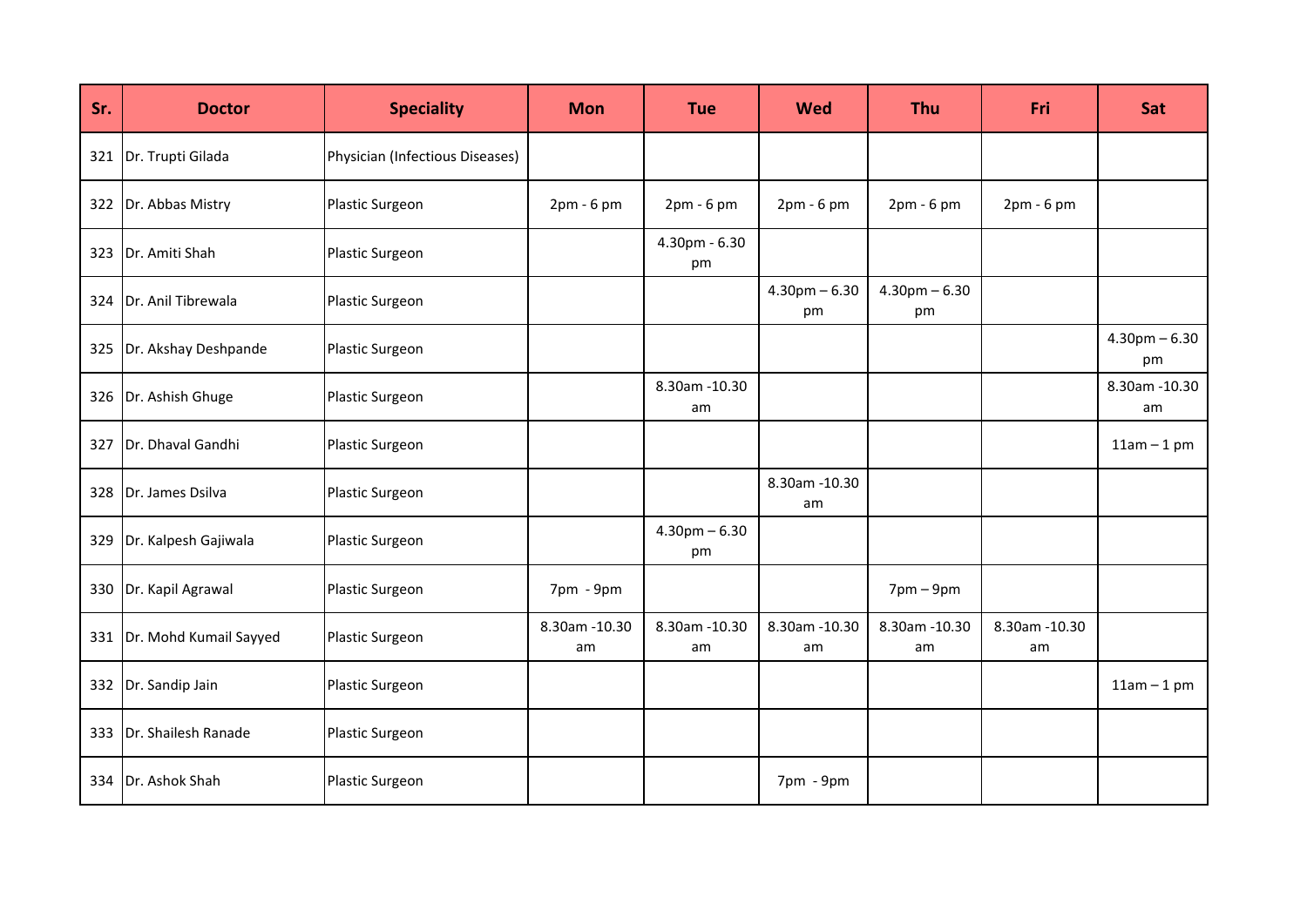| Sr. | <b>Doctor</b>          | <b>Speciality</b>                   | <b>Mon</b>              | <b>Tue</b>                 | <b>Wed</b>     | <b>Thu</b>                                 | Fri                 | Sat                 |
|-----|------------------------|-------------------------------------|-------------------------|----------------------------|----------------|--------------------------------------------|---------------------|---------------------|
| 335 | Dr. Rafat Ali Khan     | Plastic Surgeon                     |                         |                            |                |                                            |                     |                     |
| 336 | Dr. Rustom Ginwalla    | Plastic & Aesthetic Surgeon         |                         |                            |                | 8.30am -<br>10.30am                        |                     | 8.30am -10.30<br>am |
| 337 | Dr. Murtuza Rangwala   | Reconstructive & Plastic<br>Surgeon | $4.30$ pm $-6.30$<br>pm |                            |                |                                            |                     |                     |
| 338 | Dr. Hozefa Bhinderwala | Psychiatrist                        |                         | $7pm-9pm$<br>4.30pm-6.30pm |                | $7 \text{pm} - 9 \text{pm}$<br>$2pm - 4pm$ |                     | 8.30am-<br>10.30am  |
| 339 | Dr. Jankhana Hakani    | Psychiatrist                        | $11am - 1pm$            |                            |                |                                            | $11am - 1pm$        |                     |
| 340 | Dr. Aneesa Kapadia     | Rheumatologist                      |                         |                            | $7$ pm $-9$ pm |                                            |                     | $11am - 1pm$        |
| 341 | Dr. Abidali Raval      | Urologist                           |                         |                            |                | $4.30$ pm $-6.30$<br>pm                    |                     |                     |
| 342 | Dr. Ajit Vaze          | Uro Surgeon                         | 8.30am - 10.30<br>am    |                            |                | 8.30am - 10.30<br>am                       | 8.30am -10.30<br>am |                     |
| 343 | Dr. Ashiq Raval        | Uro Surgeon                         |                         |                            |                | $11am - 1pm$                               |                     |                     |
| 344 | Dr. Anup Ramani        | Uro Surgeon                         |                         | $2pm - 4pm$                |                |                                            |                     |                     |
| 345 | Dr. Gaurang Shah       | Uro Surgeon                         | $11am - 4pm$            | $11am - 9pm$               | $11am - 4pm$   | $11am - 9pm$                               | $11am - 4pm$        | $11am - 9pm$        |
| 346 | Dr. Hemali Trivedi     | Uro Surgeon                         |                         | $4.30$ pm $-6.30$<br>pm    |                |                                            |                     |                     |
| 347 | Dr. Hiren Sodha        | Uro Surgeon                         |                         | $11am - 1pm$               |                | $2pm - 4pm$                                | $11am - 1pm$        | $11am - 1pm$        |
| 348 | Dr. Ibrahim Kothawala  | Uro Surgeon                         | $7$ pm $-9$ pm          | $11am - 1pm$               | $11am - 1pm$   | $11am - 1pm$                               |                     | $2pm-4pm$           |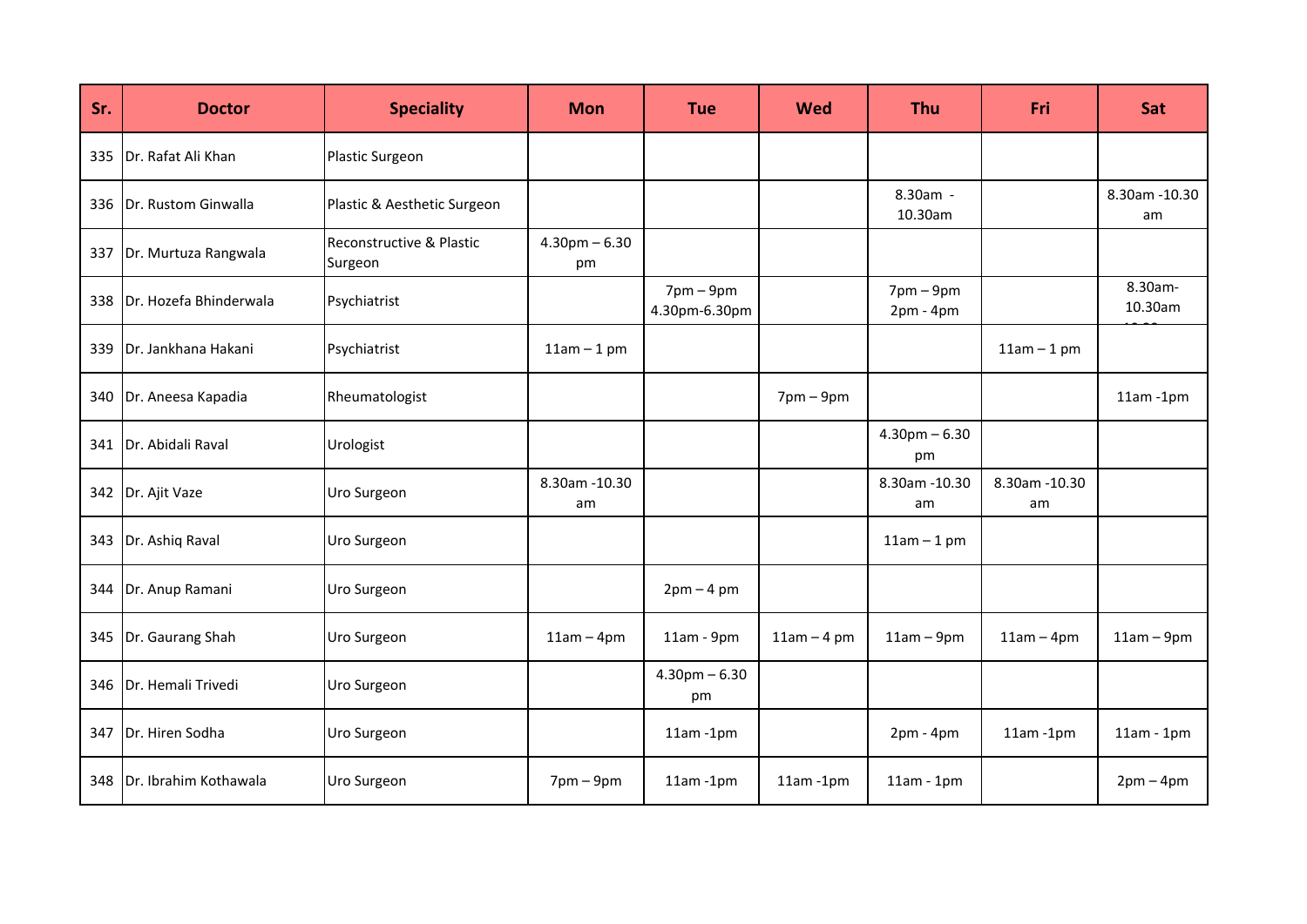| Sr. | <b>Doctor</b>              | <b>Speciality</b>     | <b>Mon</b>              | <b>Tue</b>              | <b>Wed</b>              | Thu                 | Fri                      | Sat                     |
|-----|----------------------------|-----------------------|-------------------------|-------------------------|-------------------------|---------------------|--------------------------|-------------------------|
|     | 349 Dr. Jamalakhtar Azmi   | Uro Surgeon           | $4.30$ pm $-6.30$<br>pm |                         | $4.30$ pm $-6.30$<br>pm |                     | $4.30$ pm $-6.30$<br>pm  |                         |
|     | 350 Dr. Ketan Desai        | Uro Surgeon           |                         | $2pm - 4pm$             |                         |                     |                          |                         |
|     | 351   Dr. Ayub Siddiqui    | Uro Surgeon           |                         |                         |                         |                     |                          | $4.30$ pm $-6.30$<br>pm |
|     | 352 Dr. Nayan Sanghvi      | Uro Surgeon           | $11am - 1pm$            |                         |                         |                     |                          |                         |
|     | 353 Dr. P. N. Vaswani      | Uro Surgeon           |                         |                         | 8.30am -10.30<br>am     |                     | $11am - 1pm$             |                         |
|     | 354 Dr. Prakash Pawar      | Uro Surgeon           | $4.30$ pm $-6.30$<br>pm |                         | $4.30$ pm $-6.30$<br>pm |                     | $4.30$ pm $- 6.30$<br>pm |                         |
|     | 355 Dr. Rajeev Rajan       | Uro Surgeon           | $4.30$ pm $-6.30$<br>pm |                         | $4.30$ pm $-6.30$<br>pm |                     | $4.30$ pm $-6.30$<br>pm  |                         |
|     | 356 Dr. Tanvi Davda        | Uro & Robotic Surgeon |                         | $4.30$ pm $-6.30$<br>pm |                         |                     |                          |                         |
|     | 357 Dr. Vinit Shah         | Uro Surgeon           | $2pm - 4pm$             |                         |                         |                     |                          |                         |
|     | 358   Dr. Malav Modi       | Uro Surgeon           |                         | 8.30am - 10.30<br>am    |                         |                     |                          |                         |
|     | 359   Dr. Yusuf Ali Saifee | Uro Surgeon           |                         |                         |                         |                     | $2pm - 4pm$              |                         |
|     | 360 Dr. Mangesh Patil      | Robotic & Uro Surgeon |                         |                         |                         | 8.30am -<br>10.30am |                          | 8.30am-<br>10.30am      |
|     |                            |                       |                         |                         |                         |                     |                          |                         |
|     |                            |                       |                         |                         |                         |                     |                          |                         |